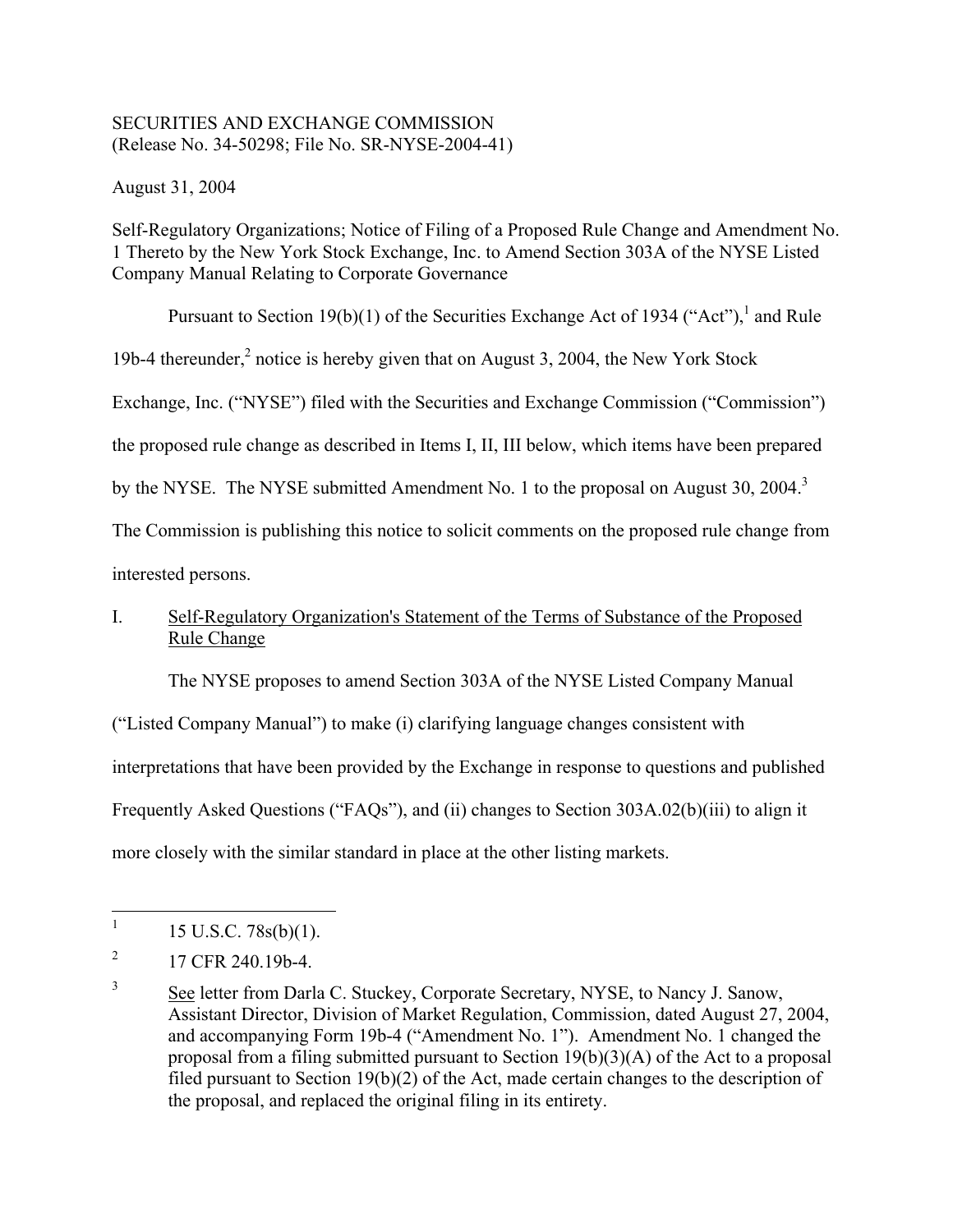The text of the proposed rule change appears below. Proposed additions are in *italics*; proposed deletions are in brackets.

**Listed Company Manual** 

\* \* \* \* \* \* \* \*

#### **303A Corporate Governance Standards**

#### **General Application**

Companies listed on the Exchange must comply with certain standards regarding corporate governance as codified in this Section 303A. Consistent with the NYSE's traditional approach, as well as the requirements of the Sarbanes-Oxley Act of 2002, certain provisions of Section 303A are applicable to some listed companies but not to others.

#### **Equity Listings**

Section 303A applies in full to all companies listing common equity securities, with the following exceptions:

#### Controlled Companies

A listed company of which more than 50% of the voting power is held by an individual, a group or another company need not comply with the requirements of Sections 303A.01, .04 or .05. A controlled company that chooses to take advantage of any or all of these exemptions must disclose that choice, that it is a controlled company and the basis for the determination in its annual proxy statement or, if the company does not file an annual proxy statement, in the company's annual report on Form 10-K filed with the SEC. Controlled companies must comply with the remaining provisions of Section 303A.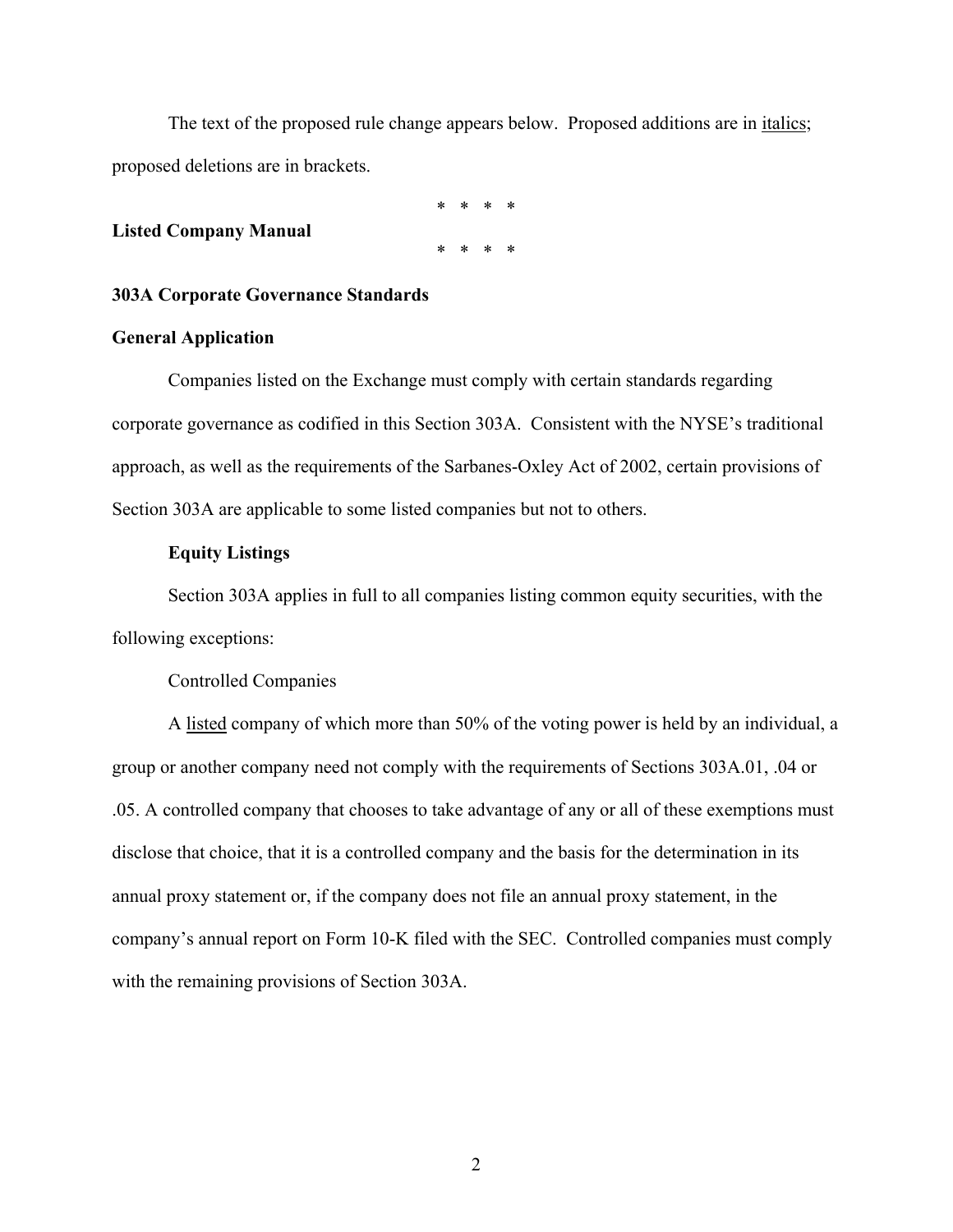Limited Partnerships and Companies in Bankruptcy

Due to their unique attributes, limited partnerships and companies in bankruptcy proceedings need not comply with the requirements of Sections 303A.01, .04 or .05. However, all limited partnerships (at the general partner level) and companies in bankruptcy proceedings must comply with the remaining provisions of Section 303A.

#### Closed-End and Open-End Funds

The Exchange considers the significantly expanded standards and requirements provided for in Section 303A to be unnecessary for closed-end and open-end management investment companies that are registered under the Investment Company Act of 1940, given the pervasive federal regulation applicable to them. However, closed-end funds must comply with the requirements of Sections 303A.06, .07(a) and (c), and .12. Note, however, that in view of the common practice to utilize the same directors for boards in the same fund complex, closed-end funds will not be required to comply with the disclosure requirement in the second paragraph of the Commentary to 303A.07(a), which calls for disclosure of a board's determination with respect to simultaneous service on more than three public company audit committees. However, the other provisions of that paragraph will apply.

Business development companies, which are a type of closed-end management investment company defined in Section 2(a)(48) of the Investment Company Act of 1940 that are not registered under that Act, are required to comply with all of the provisions of Section 303A applicable to domestic issuers other than Sections 303A.02 and .07(b). For purposes of Sections 303A.01, .03, .04, .05, and .09, a director of a business development company shall be considered to be independent if he or she is not an "interested person" of the company, as defined in Section 2(a)(19) of the Investment Company Act of 1940.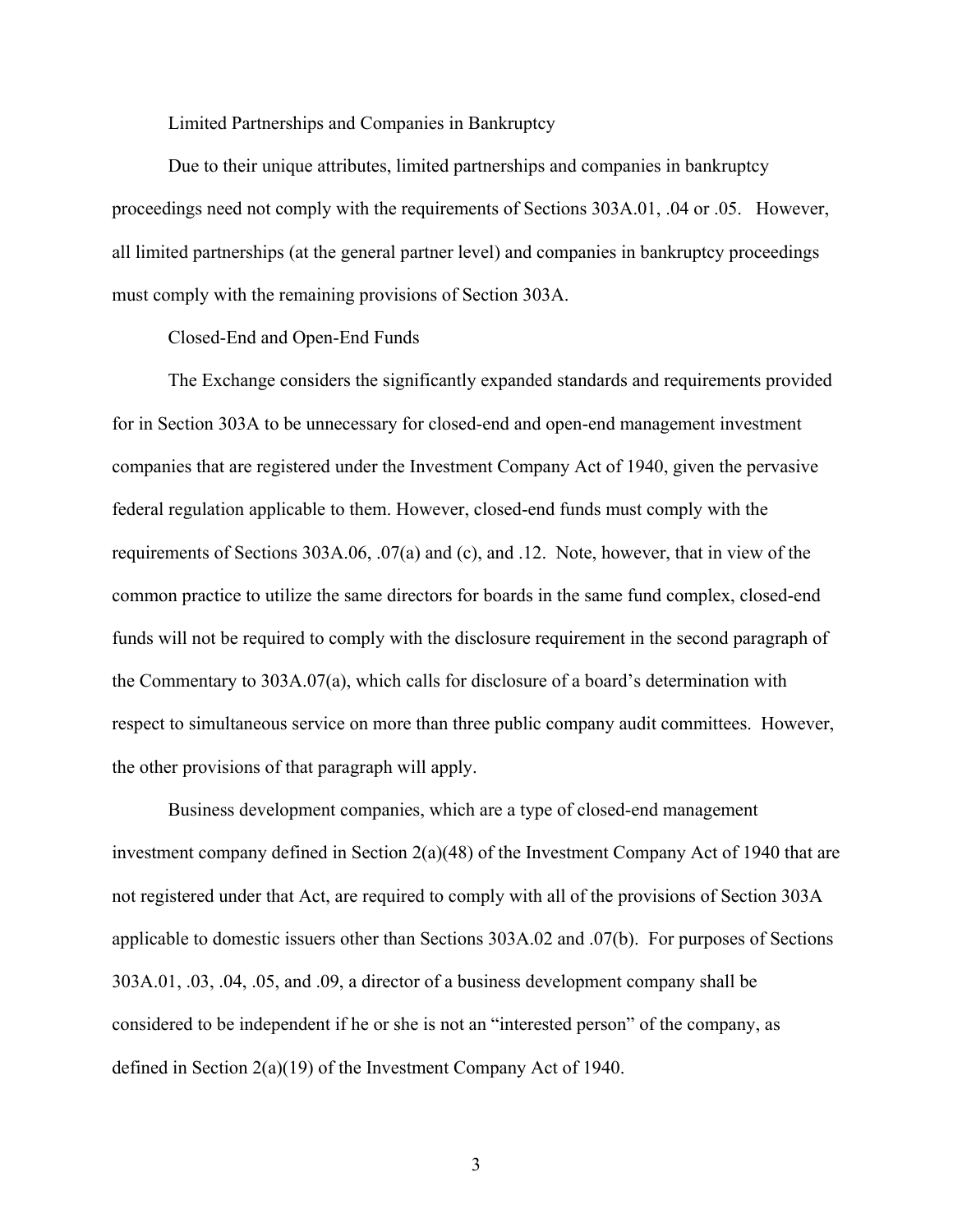As required by Rule 10A-3 under the Exchange Act, open-end funds (which can be listed as Investment Company Units, more commonly known as Exchange Traded Funds or ETFs) are required to comply with the requirements of Sections 303A.06 and .12(b) and (c).

Rule  $10A-3(b)(3)(ii)$  under the Exchange Act requires that each audit committee must establish procedures for the confidential, anonymous submission by employees of the listed issuer of concerns regarding questionable accounting or auditing matters. In view of the external management structure often employed by closed-end and open-end funds, the Exchange also requires the audit committees of such companies to establish such procedures for the confidential, anonymous submission by employees of the investment adviser, administrator, principal underwriter, or any other provider of accounting related services for the management company, as well as employees of the management company. This responsibility must be addressed in the audit committee charter.

#### Other Entities

Except as otherwise required by Rule 10A-3 under the Exchange Act (for example, with respect to open-end funds), Section 303A does not apply to passive business organizations in the form of trusts (such as royalty trusts) or to derivatives and special purpose securities (such as those described in Sections 703.16, 703.19, 703.20 and 703.21). To the extent that Rule 10A-3 applies to a passive business organization, listed derivative or special purpose security, such entities are required to comply with Sections 303A.06 and .12(b).

#### Foreign Private Issuers

Listed companies that are foreign private issuers (as such term is defined in Rule 3b-4 under the Exchange Act) are permitted to follow home country practice in lieu of the provisions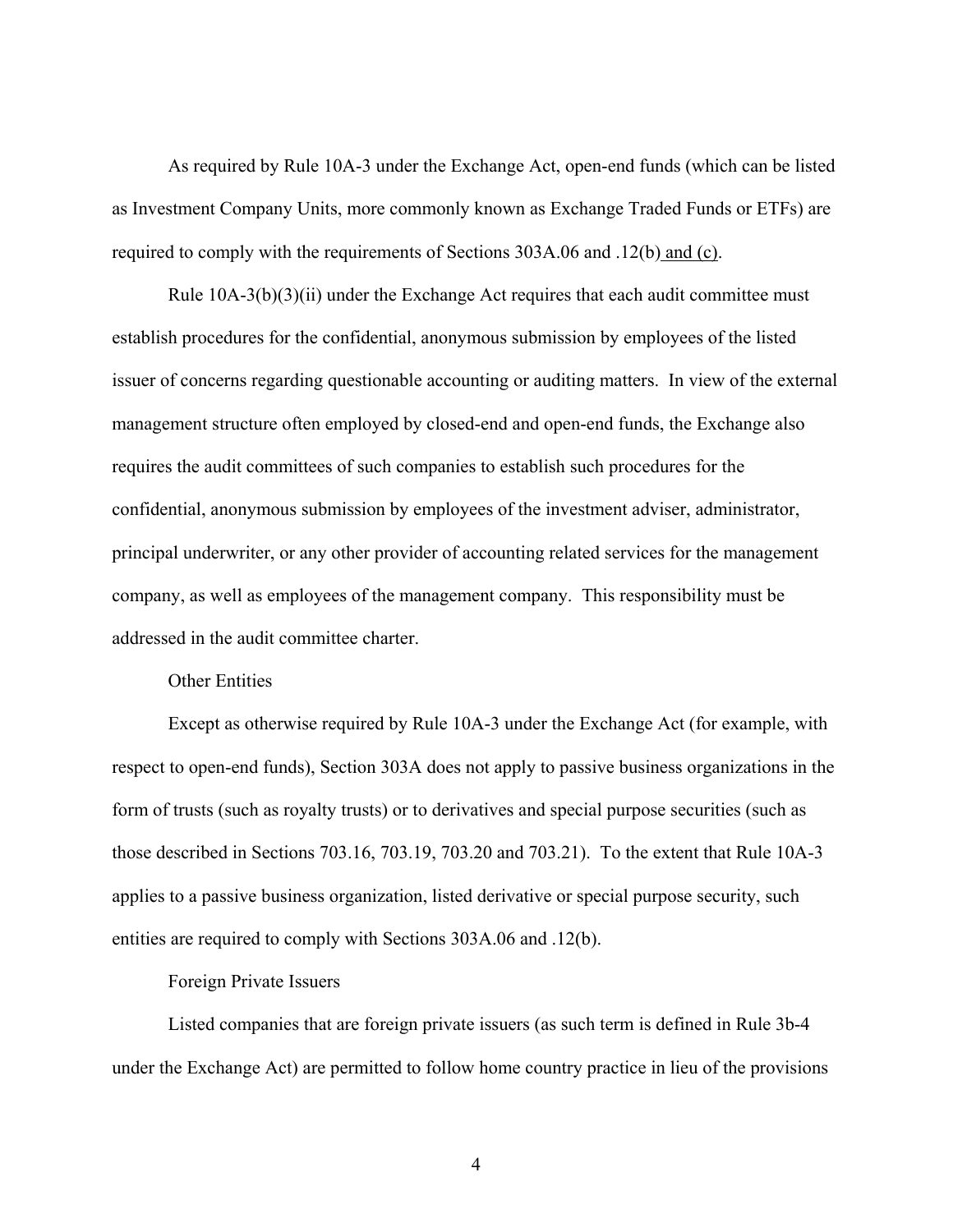of this Section 303A, except that such companies are required to comply with the requirements of Sections 303A.06, .11 and .12(b) and (c).

#### **Preferred and Debt Listings**

Section 303A does not generally apply to companies listing only preferred or debt securities on the Exchange. To the extent required by Rule 10A-3 under the Exchange Act, all companies listing only preferred or debt securities on the NYSE are required to comply with the requirements of Sections 303A.06 and .12(b) and (c).

#### **Effective Dates/Transition Periods**

Except for Section 303A.08, which became effective June 30, 2003, listed companies will have until the earlier of their first annual meeting after January 15, 2004, or October 31, 2004, to comply with the new standards contained in Section 303A, although if a listed company with a classified board would be required (other than by virtue of a requirement under Section 303A.06) to change a director who would not normally stand for election in such annual meeting, the listed company may continue such director in office until the second annual meeting after such date, but no later than December 31, 2005. In addition, foreign private issuers will have until July 31, 2005[,] to comply with the new audit committee standards set out in Section 303A.06, and will not be required to provide the written affirmations required by Section 303A.12(c) until after that date. As a general matter, the existing audit committee requirements provided for in Section 303 continue to apply to listed companies pending the transition to the new rules.

Companies listing in conjunction with their initial public offering will be permitted to phase in their independent nomination and compensation committees on the same schedule as is permitted pursuant to Rule 10A-3 under the Exchange Act for audit committees, that is, one independent member at the time of listing, a majority of independent members within 90 days of listing and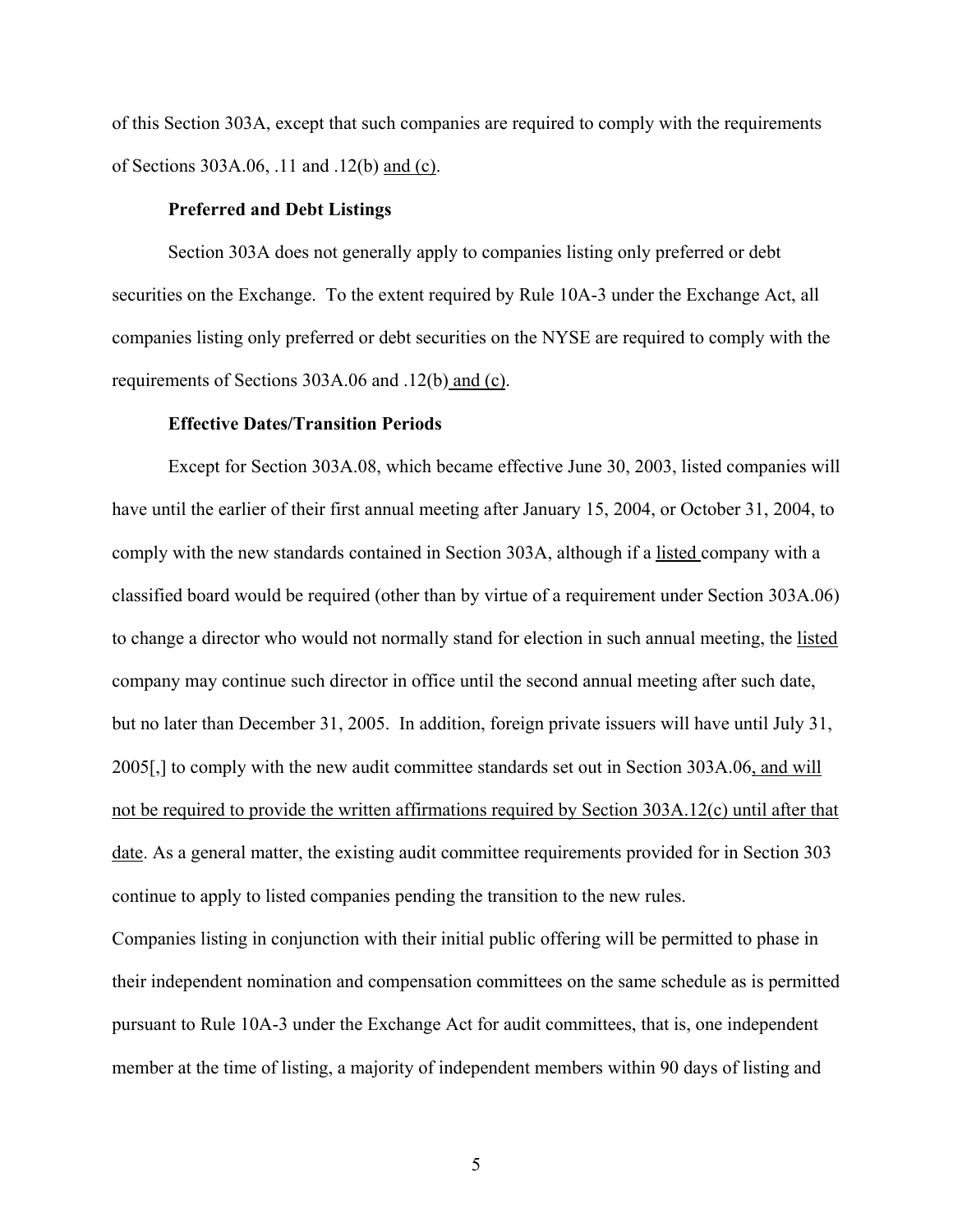fully independent committees within one year. Such companies will be required to meet the majority independent board requirement within 12 months of listing. For purposes of Section 303A other than Sections 303A.06 and .12(b), a company will be considered to be listing in conjunction with an initial public offering if, immediately prior to listing, it does not have a class of common stock registered under the Exchange Act. The Exchange will also permit companies that are emerging from bankruptcy or have ceased to be controlled companies within the meaning of Section 303A to phase in independent nomination and compensation committees and majority independent boards on the same schedule as companies listing in conjunction with an initial public offering. However, for purposes of Sections 303A.06 and .12(b), a company will be considered to be listing in conjunction with an initial public offering only if it meets the conditions of Rule  $10A-3(b)(1)(iv)(A)$  under the Exchange Act, namely, that the company was not, immediately prior to the effective date of a registration statement, required to file reports with the SEC pursuant to Section 13(a) or 15(d) of the Exchange Act.

Companies listing upon transfer from another market have 12 months from the date of transfer in which to comply with any requirement to the extent the market on which they were listed did not have the same requirement. To the extent the other market has a substantially similar requirement but also had a transition period from the effective date of that market's rule, which period had not yet expired, the company will have the same transition period as would have been available to it on the other market. This transition period for companies transferring from another market will not apply to the requirements of Section 303A.06 unless a transition period is available pursuant to Rule 10A-3 under the Exchange Act.

#### **References to Form 10-K**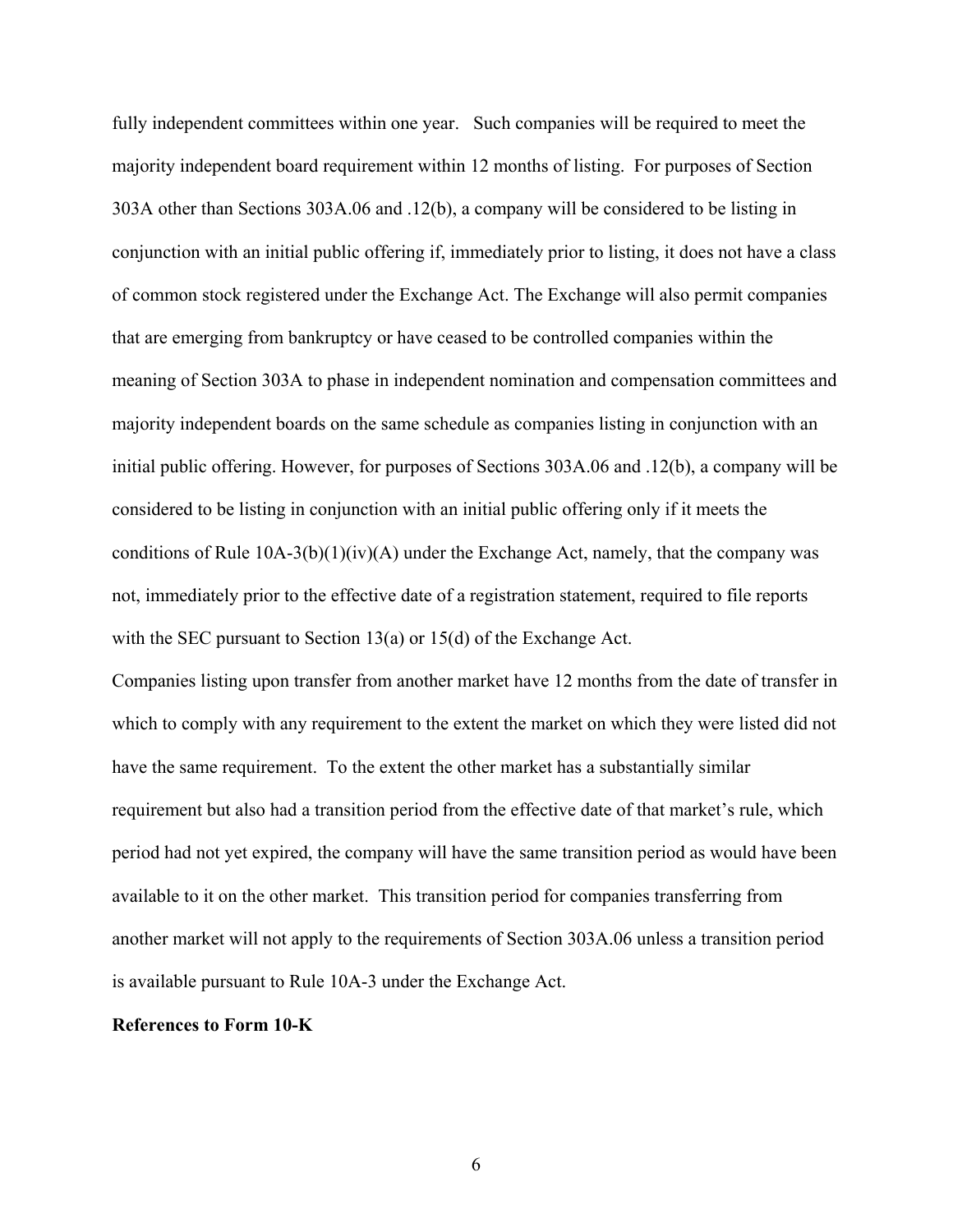There are provisions in this Section 303A that call for disclosure in a listed company's Form 10-K under certain circumstances. If a listed company subject to such a provision is not a company required to file a Form 10-K, then the provision shall be interpreted to mean the annual periodic disclosure form that the listed company does file with the SEC. For example, for a closed-end fund, the appropriate form would be the annual Form N-CSR. If a listed company is not required to file either an annual proxy statement or an annual periodic report with the SEC, the disclosure shall be made in the annual report required under Section 203.01 of the Listed Company Manual.

#### **1. Listed companies must have a majority of independent directors.**

 **Commentary**: Effective boards of directors exercise independent judgment in carrying out their responsibilities. Requiring a majority of independent directors will increase the quality of board oversight and lessen the possibility of damaging conflicts of interest.

- **2. In order to tighten the definition of "independent director" for purposes of these standards:** 
	- **(a) No director qualifies as "independent" unless the board of directors affirmatively determines that the director has no material relationship with the listed company (either directly or as a partner, shareholder or officer of an organization that has a relationship with the company). Companies must identify which directors are independent and disclose the basis for that[ese] determination[s].**

 **Commentary:** It is not possible to anticipate, or explicitly to provide for, all circumstances that might signal potential conflicts of interest, or that might bear on the materiality of a director's relationship to a listed company [(references to "company"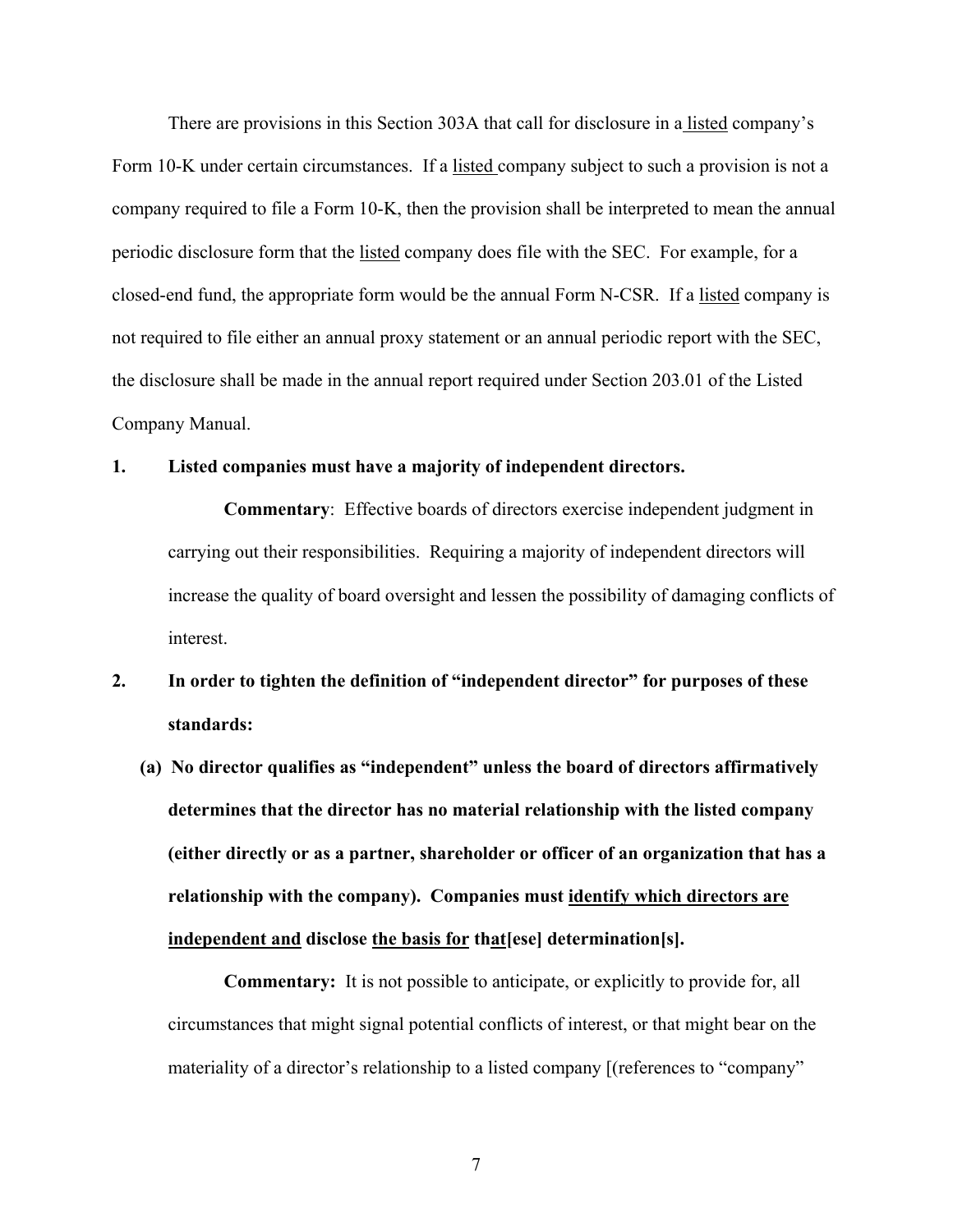would include any parent or subsidiary in a consolidated group with the company)]. Accordingly, it is best that boards making "independence" determinations broadly consider all relevant facts and circumstances. In particular, when assessing the materiality of a director's relationship with the listed company, the board should consider the issue not merely from the standpoint of the director, but also from that of persons or organizations with which the director has an affiliation. Material relationships can include commercial, industrial, banking, consulting, legal, accounting, charitable and familial relationships, among others. However, as the concern is independence from management, the Exchange does not view ownership of even a significant amount of stock, by itself, as a bar to an independence finding.

The identity of the independent directors and [T]the basis for a board determination that a relationship is not material must be disclosed in the listed company's annual proxy statement or, if the company does not file an annual proxy statement, in the company's annual report on Form 10-K filed with the SEC. In this regard, a board may adopt and disclose categorical standards to assist it in making determinations of independence and may make a general disclosure if a director meets these standards. Any determination of independence for a director who does not meet these standards must be specifically explained. A company must disclose any standard it adopts. It may then make the general statement that the independent directors meet the standards set by the board without detailing particular aspects of the immaterial relationships between individual directors and the company. In the event that a director with a business or other relationship that does not fit within the disclosed standards is determined to be independent, a board must disclose the basis for its determination in the manner described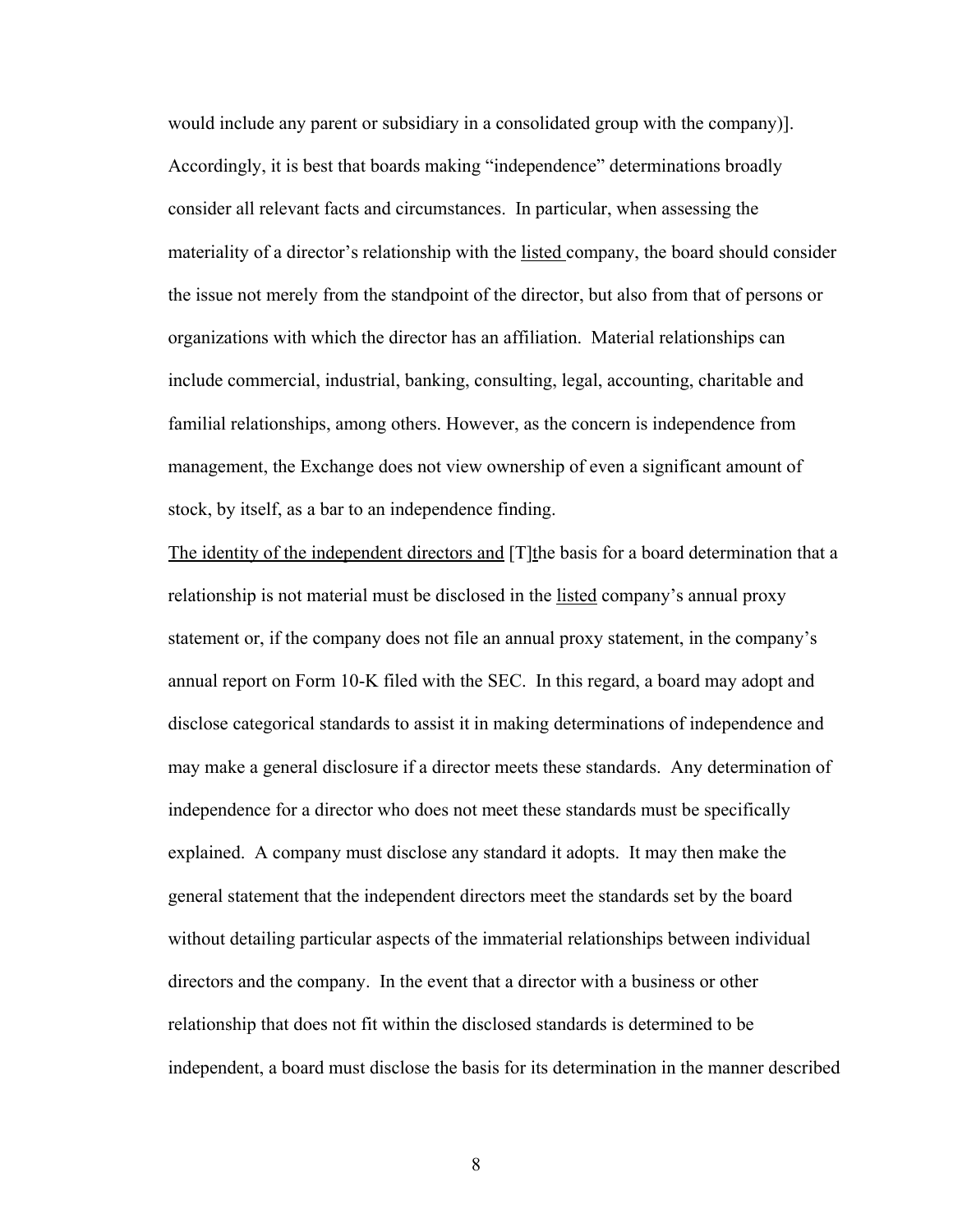above. This approach provides investors with an adequate means of assessing the quality of a board's independence and its independence determinations while avoiding excessive disclosure of immaterial relationships.

#### **(b) In addition, a director is not independent if:**

**(i) The [A] director [who] is, or has been within the last three years, an employee of the listed company, or [whose] an immediate family member is, or has been**  within the last three years, an executive officer,<sup>1</sup> of the listed company [is not **independent until three years after the end of such employment relationship].** 

 **Commentary**: Employment as an interim Chairman or CEO or other executive officer shall not disqualify a director from being considered independent following that employment.

**(ii) The [A] director [who] has receive[s]d, or [whose] has an immediate family member who has receive[s]d, during any twelve-month period within the last three years, more than \$100,000 [per year] in direct compensation from the listed company, other than director and committee fees and pension or other forms of deferred compensation for prior service (provided such compensation is not contingent in any way on continued service)[, is not independent until three years after he or she ceases to receive more than \$100,000 per year in such compensation].** 

**Commentary**: Compensation received by a director for former service as an interim Chairman or CEO or other executive officer need not be considered in

<span id="page-8-0"></span> $\frac{1}{1}$  For purposes of Section 303A, the term "executive officer" has the same meaning specified for the term "officer" in Rule 16a-1(f) under the Securities Exchange Act of 1934.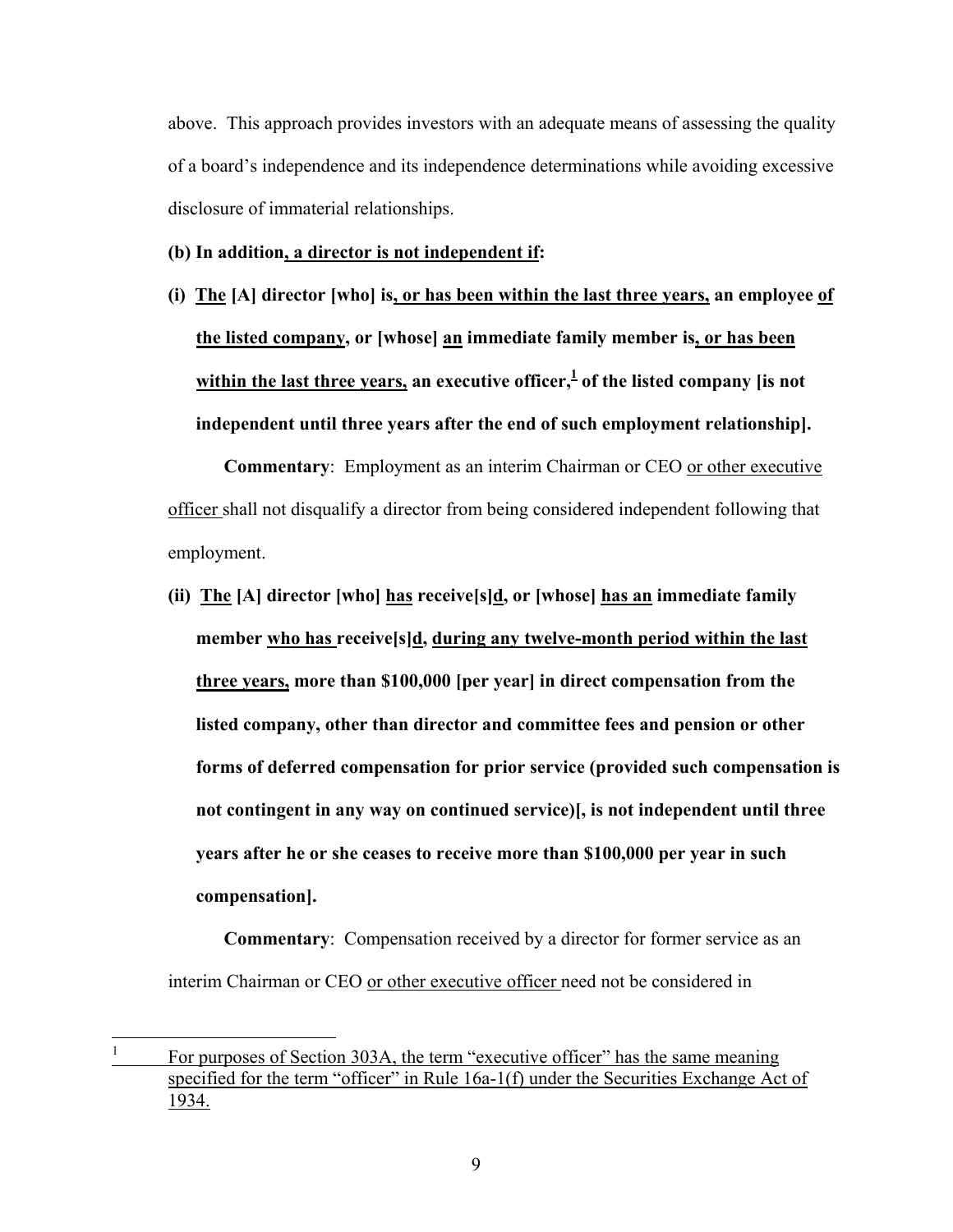determining independence under this test. Compensation received by an immediate family member for service as an [non-executive] employee of the listed company (other than an executive officer) need not be considered in determining independence under this test.

**(iii) (A) The [A] director [who is affiliated with or employed by,] or an [whose] immediate family member is a current partner of a firm that is the company's internal or external auditor; (B) the director is a current employee of such a firm; (C) the director has an immediate family member who is a current employee of such a firm and who participates in the firm's audit, assurance or tax compliance (but not tax planning) practice; or (D) the director or an immediate family member was within the last three years (but is no longer) [affiliated with or employed in a professional capacity by,] a partner or employee of such a firm and personally worked on the listed company's audit within that time [company's a present or former internal or external auditor of the company is not "independent" until three years after the end of the affiliation or the employment or auditing relationship].** 

**Commentary:**For purposes of this Section 303A.02(b)(iii) only, the term "immediate family member" shall mean a spouse, minor child or stepchild, or an adult child or stepchild sharing a home with the director.

**(iv) The [A] director or an immediate family member [who] is, or has been within the last three years, employed[, or whose immediate family member is employed,] as an executive officer of another company where any of the listed company's present executive officers at the same time serves or served on that**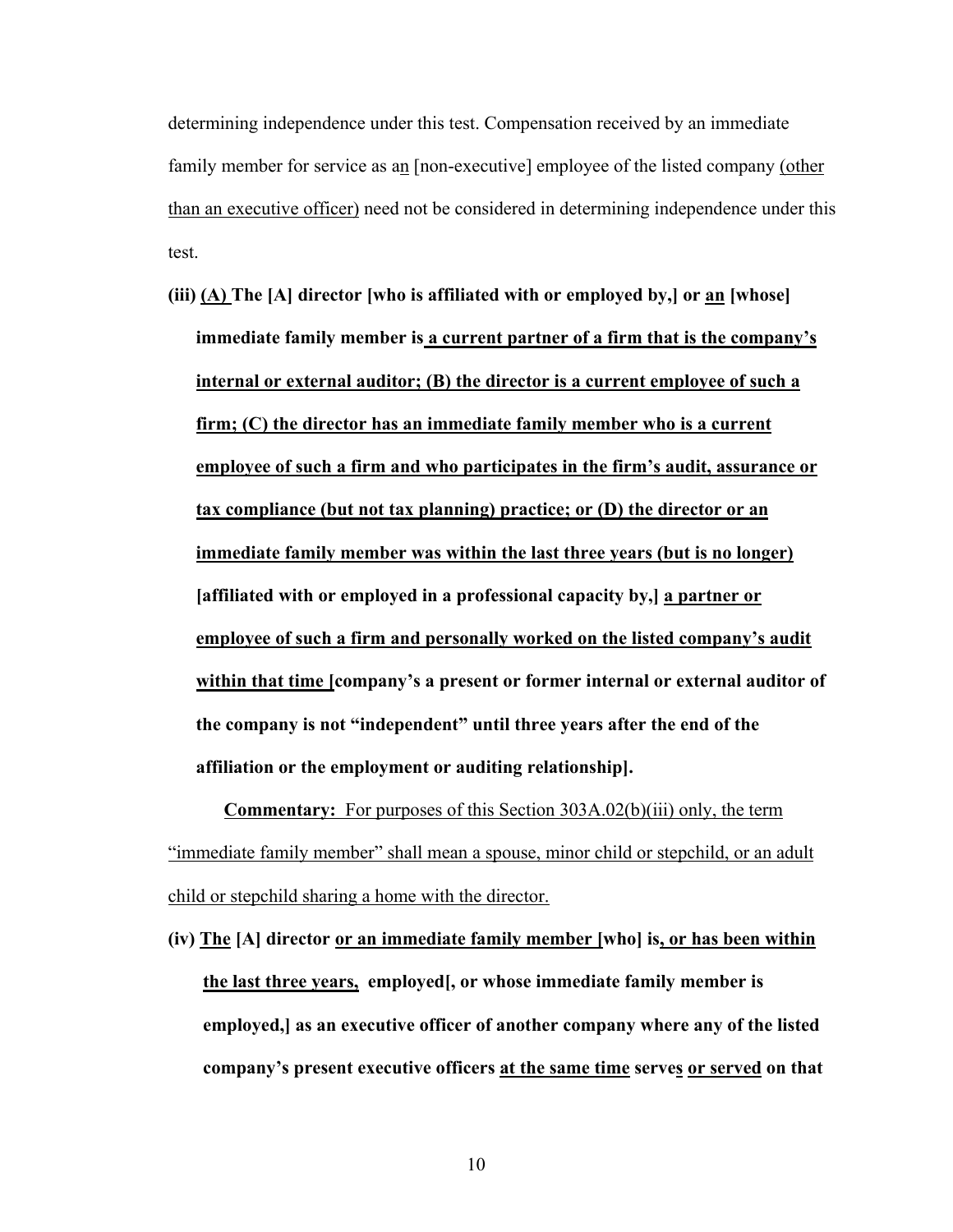**company's compensation committee [is not "independent" until three years after the end of such service or the employment relationship].** 

**(v) The [A] director [who] is a[n] current [executive officer or an] employee, or [whose] an immediate family member is a[n] current executive officer, of a company that [makes] has made payments to, or receive[s]d payments from, the listed company for property or services in an amount which, in any [single] of the last three fiscal years, exceeds the greater of \$1 million, or 2% of such other company's consolidated gross revenues[, is not "independent" until three years after falling below such threshold].**

**Commentary:** In applying the test in Section  $303A.02(b)(v)$ , both the payments and the consolidated gross revenues to be measured shall be those reported in the last completed fiscal year of such other company. The look-back provision for this test applies solely to the financial relationship between the listed company and the director or immediate family member's current employer; a listed company need not consider former employment of the director or immediate family member.

[Charitable] Contributions to tax exempt organizations shall not be considered "[companies] payments" for purposes of Section  $303A.02(b)(v)$ , provided however that a listed company shall disclose in its annual proxy statement, or if the listed company does not file an annual proxy statement, in the company's annual report on Form 10-K filed with the SEC, any [charitable] such contributions made by the listed company to any [charitable] tax exempt organization in which any independent [a] director serves as an executive officer if, within the preceding three years, contributions in any single fiscal year from the listed company to the organization exceeded the greater of \$1 million, or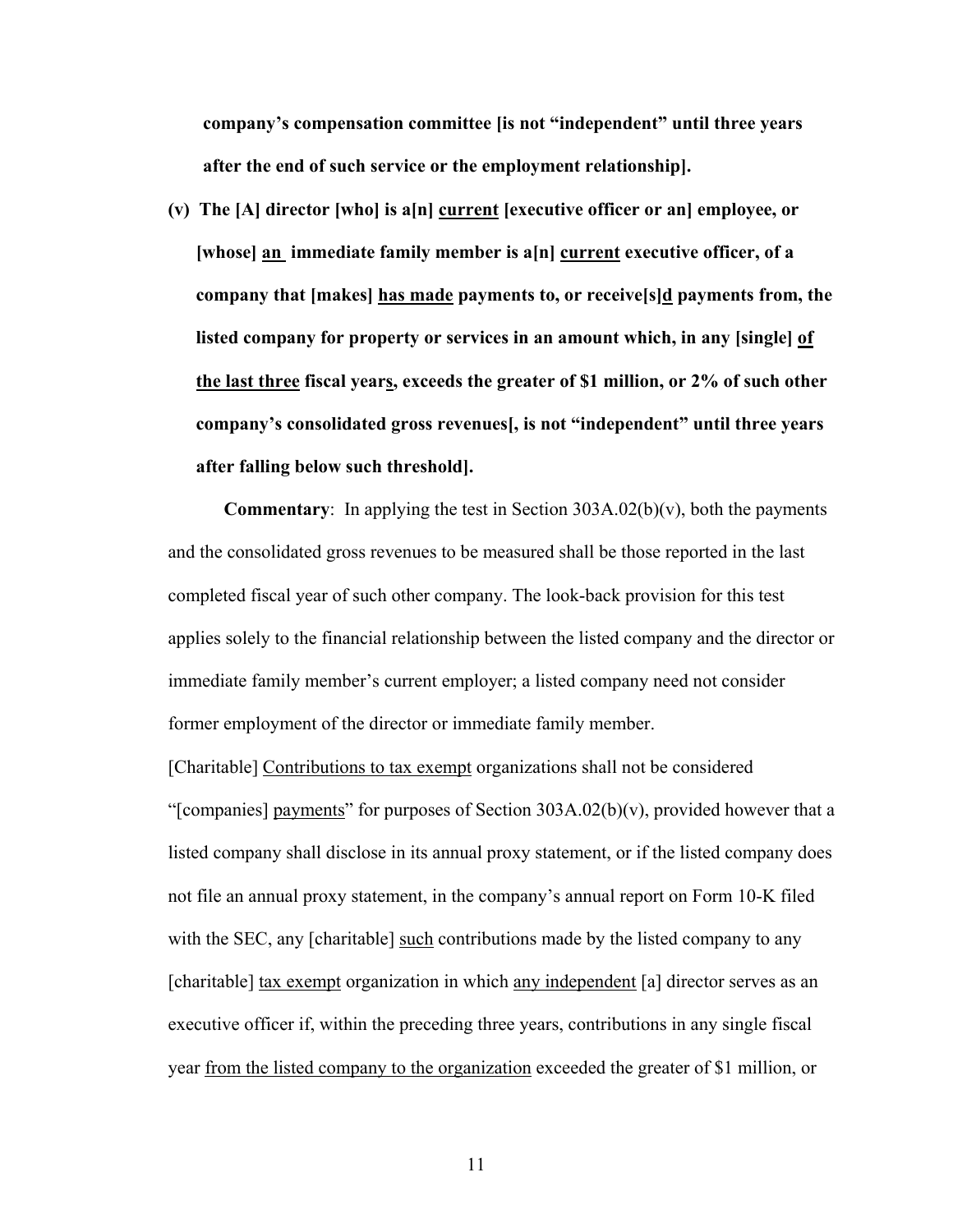2% of such [charitable] tax exempt organization's consolidated gross revenues. Listed company boards are reminded of their obligations to consider the materiality of any such relationship in accordance with Section 303A.02(a) above.

**General Commentary to Section 303A.02(b):** Other than with respect to Section 303A.02(b)(iii), a[A]n "immediate family member" includes a person's spouse, parents, children, siblings, mothers and fathers-in-law, sons and daughters-in-law, brothers and sisters-in-law, and anyone (other than domestic employees) who shares such person's home. When applying the look-back provisions in Section 303A.02(b), listed companies need not consider individuals who are no longer immediate family members as a result of legal separation or divorce, or those who have died or become incapacitated.

In addition, references to the "company" would include any parent or subsidiary in a consolidated group with the company.

**Transition Rule**. Each of the above standards contains a three-year "look-back" provision. In order to facilitate a smooth transition to the new independence standards, the Exchange will phase in the "look-back" provisions by applying only a one-year lookback for the first year after adoption of these new standards. The three-year look-backs provided for in Section 303A.02(b) will begin to apply only from and after [insert the date which is the first anniversary of the effective date of this listing standard] November 4, 2004.

As an example, until [insert the date which is the day prior to the first anniversary of the effective date of this listing standard] November 3, 2004, a listed company need look back only one year when testing compensation under Section 303A.02(b)(ii). Beginning [[insert the date which is the first anniversary of the effective date of this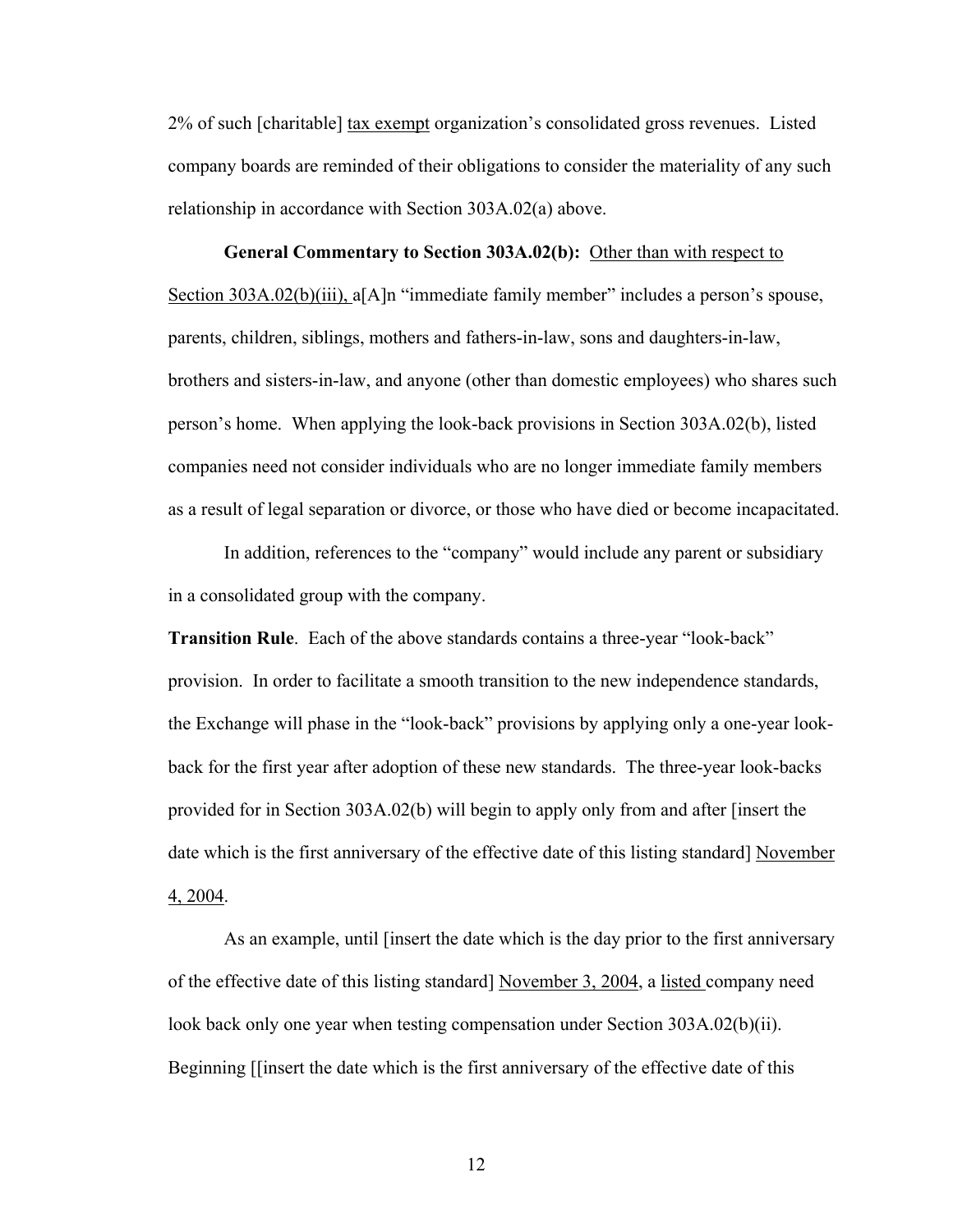listing standard]] November 4, 2004, however, the listed company would need to look back the full three years provided in Section 303A.02(b)(ii).

# **3. To empower non-management directors to serve as a more effective check on management, the non-management directors of each listed company must meet at regularly scheduled executive sessions without management.**

 **Commentary:** To promote open discussion among the non-management directors, companies must schedule regular executive sessions in which those directors meet without management participation. "Non-management" directors are all those who are not [company] executive officers [(as that term is defined in Rule 16a-1(f) under the Securities Act of 1933)], and includes such directors who are not independent by virtue of a material relationship, former status or family membership, or for any other reason.

Regular scheduling of such meetings is important not only to foster better communication among non-management directors, but also to prevent any negative inference from attaching to the calling of executive sessions. [There need not be a single presiding director] A non-management director must preside over each executive session of the non-management directors, although the same director is not required to preside at all executive sessions of the non-management directors. If one director is chosen to preside at all of these meetings, his or her name must be disclosed in the listed company's annual proxy statement or, if the company does not file an annual proxy statement, in the company's annual report on Form 10-K filed with the SEC. Alternatively, if the same individual is not the presiding director at every meeting, a listed company [may] must disclose the procedure by which a presiding director is selected for each executive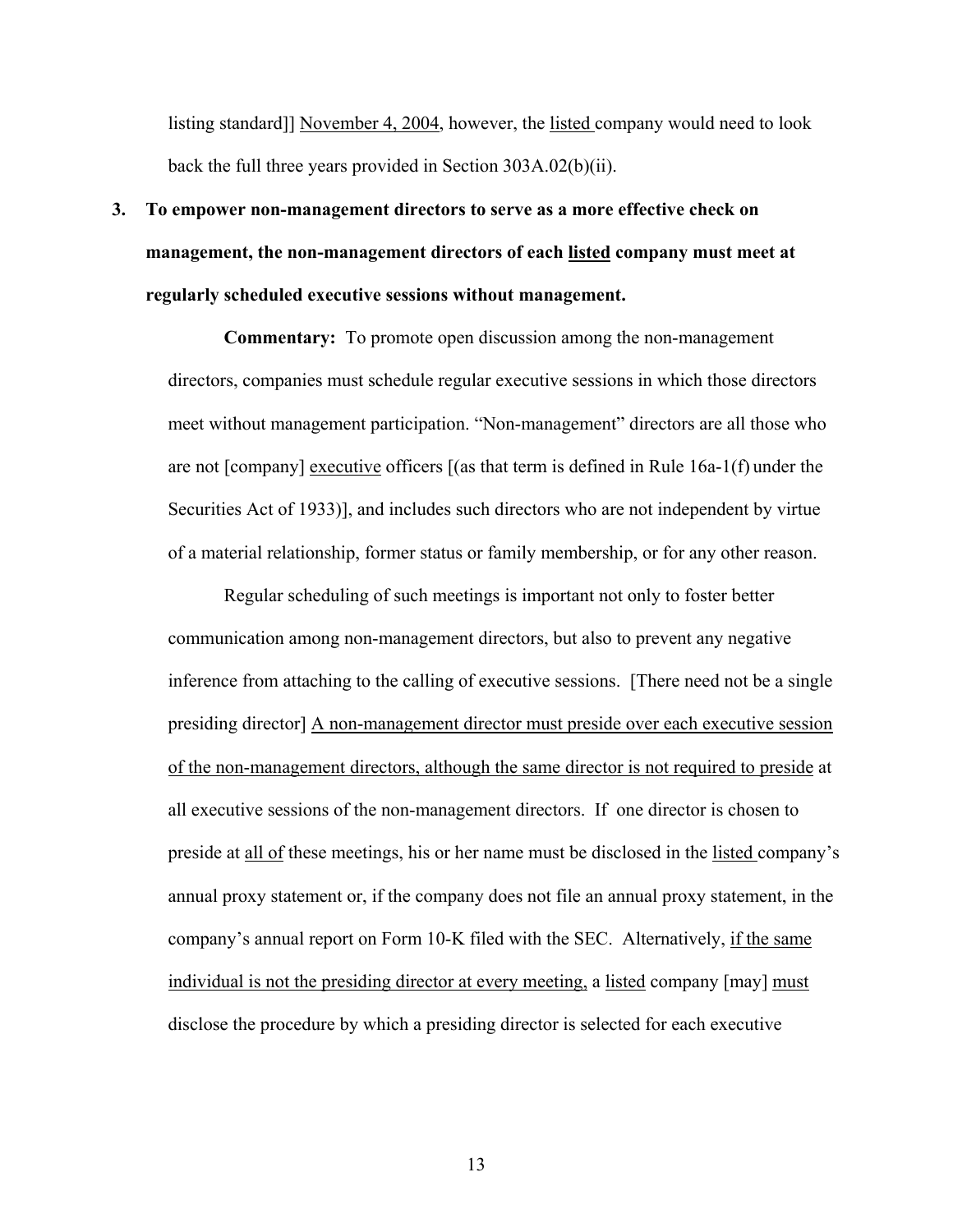session. For example, a listed company may wish to rotate the presiding position among the chairs of board committees.

In order that interested parties may be able to make their concerns known to the non-management directors, a listed company must disclose a method for such parties to communicate directly with the presiding director or with the non-management directors as a group. Such disclosure must be made in the listed company's annual proxy statement or, if the company does not file an annual proxy statement, in the company's annual report on Form 10-K filed with the SEC. Companies may, if they wish, utilize for this purpose the same procedures they have established to comply with the requirement of Rule 10A-3 (b)(3) under the Exchange Act, as applied to listed companies through Section 303A.06.

While this Section 303A.03 refers to meetings of non-management directors, if that group includes directors who are not independent under this Section 303A, listed companies should at least once a year schedule an executive session including only independent directors.

- **4. (a) Listed companies must have a nominating/corporate governance committee composed entirely of independent directors.** 
	- **(b) The nominating/corporate governance committee must have a written charter that addresses:** 
		- **(i) the committee's purpose and responsibilities which, at minimum, must be to: identify individuals qualified to become board members, consistent with criteria approved by the board, and to select, or to recommend that the board select, the director nominees for the next annual meeting of shareholders;**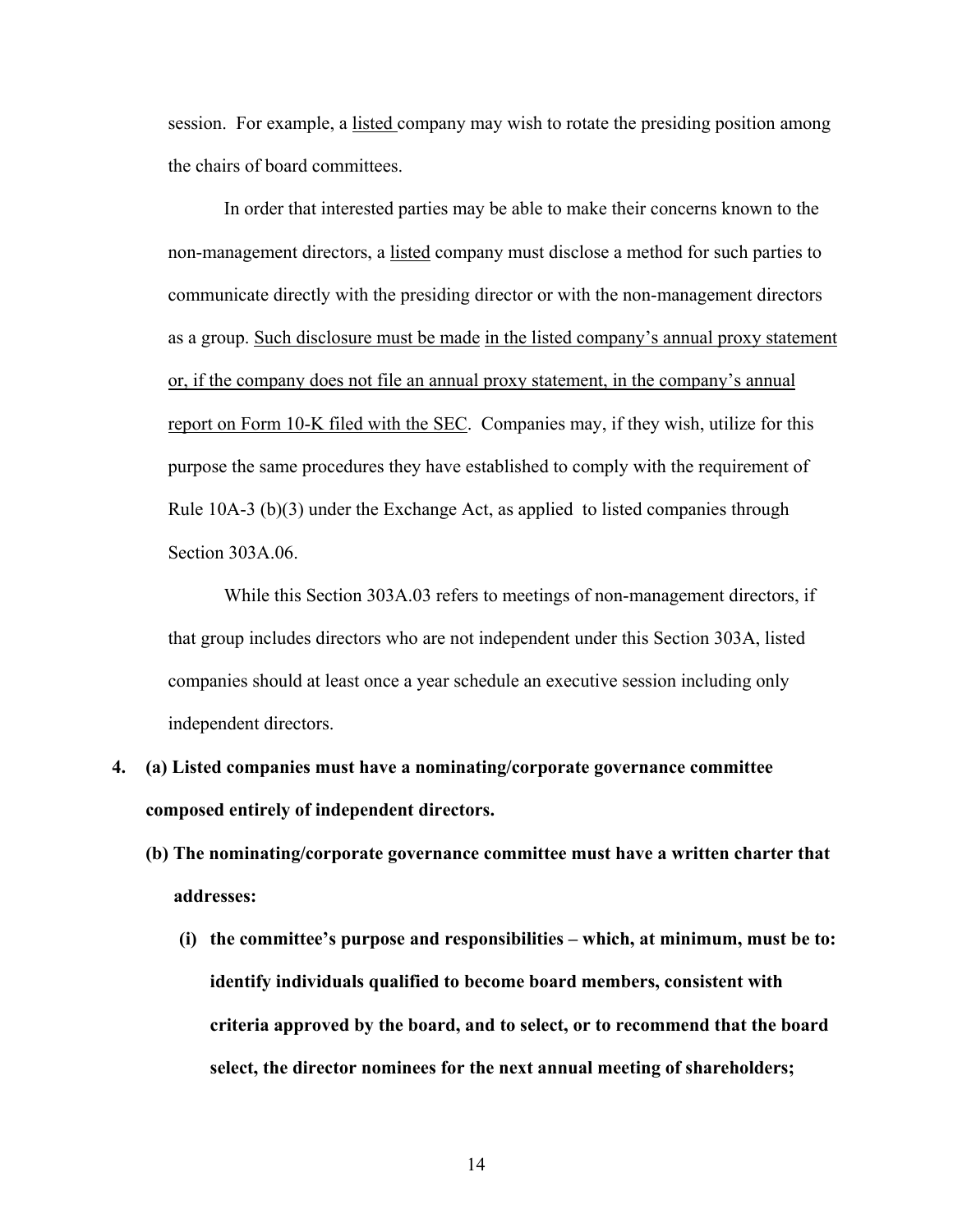**develop and recommend to the board a set of corporate governance [principles] guidelines applicable to the corporation; and oversee the evaluation of the board and management; and** 

#### **(ii) an annual performance evaluation of the committee.**

 **Commentary:** A nominating/corporate governance committee is central to the effective functioning of the board. New director and board committee nominations are among a board's most important functions. Placing this responsibility in the hands of an independent nominating/corporate governance committee can enhance the independence and quality of nominees. The committee is also responsible for taking a leadership role in shaping the corporate governance of a corporation.

If a listed company is legally required by contract or otherwise to provide third parties with the ability to nominate directors (for example, preferred stock rights to elect directors upon a dividend default, shareholder agreements, and management agreements), the selection and nomination of such directors need not be subject to the nominating committee process.

The nominating/corporate governance committee charter should also address the following items: committee member qualifications; committee member appointment and removal; committee structure and operations (including authority to delegate to subcommittees); and committee reporting to the board. In addition, the charter should give the nominating/corporate governance committee sole authority to retain and terminate any search firm to be used to identify director candidates, including sole authority to approve the search firm's fees and other retention terms.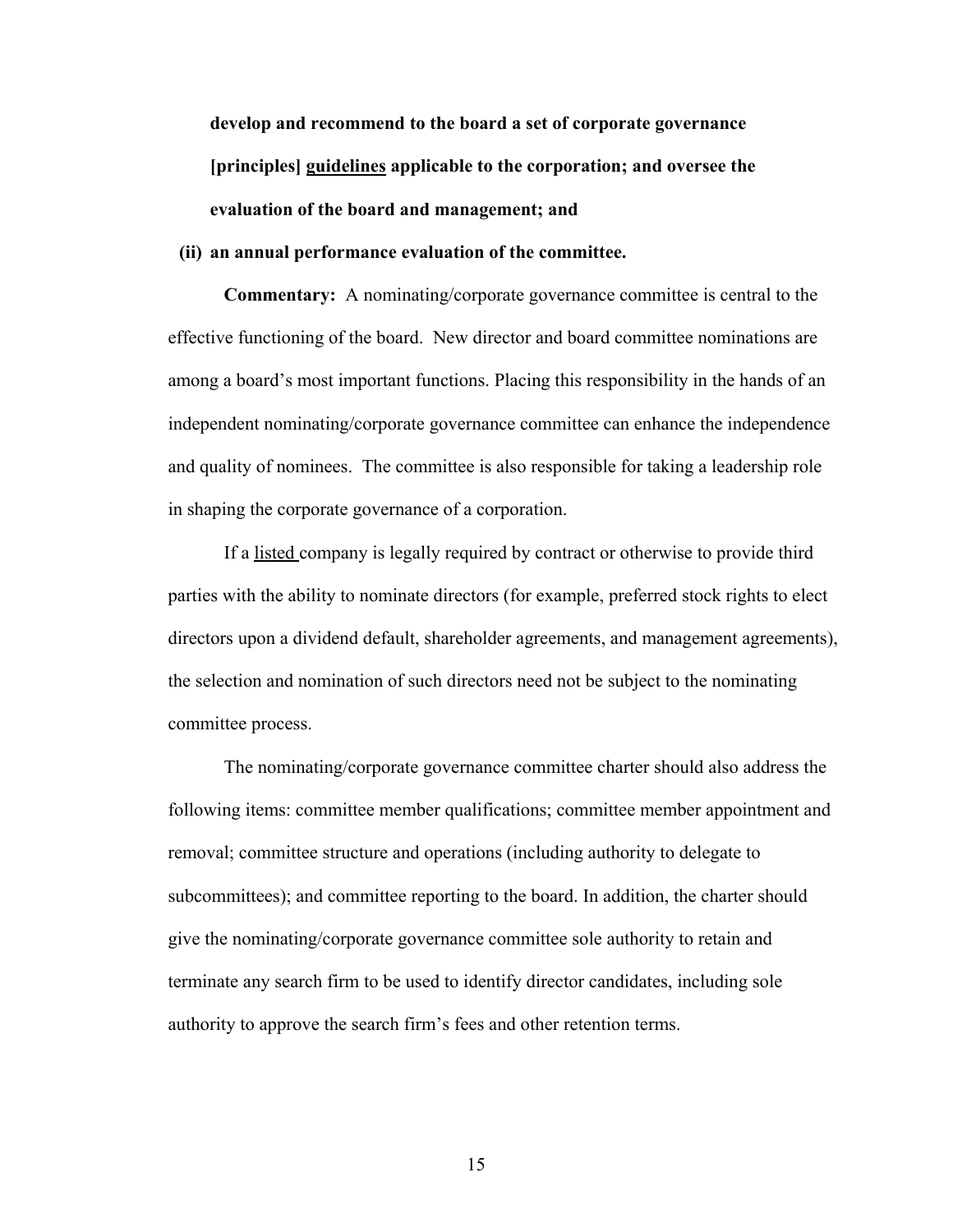Boards may allocate the responsibilities of the nominating/corporate governance committee to committees of their own denomination, provided that the committees are composed entirely of independent directors. Any such committee must have a published committee charter.

- **5. (a) Listed companies must have a compensation committee composed entirely of independent directors.** 
	- **(b) The compensation committee must have a written charter that addresses:** 
		- **(i) the committee's purpose and responsibilities which, at minimum, must be to have direct responsibility to:** 
			- **(A) review and approve corporate goals and objectives relevant to CEO compensation, evaluate the CEO's performance in light of those goals and objectives, and, either as a committee or together with the other independent directors (as directed by the board), determine and approve the CEO's compensation level based on this evaluation; and**
			- **(B) make recommendations to the board with respect to non-CEO executive officer compensation, and incentive-compensation [plans] and equity-based plans that are subject to board approval; and**
			- **(C) produce a compensation committee report on executive officer compensation as required by the SEC to be included in the listed company's annual proxy statement or annual report on Form 10-K filed with the SEC;**
		- **(ii) an annual performance evaluation of the compensation committee.**

 **Commentary:** In determining the long-term incentive component of CEO compensation, the committee should consider the listed company's performance and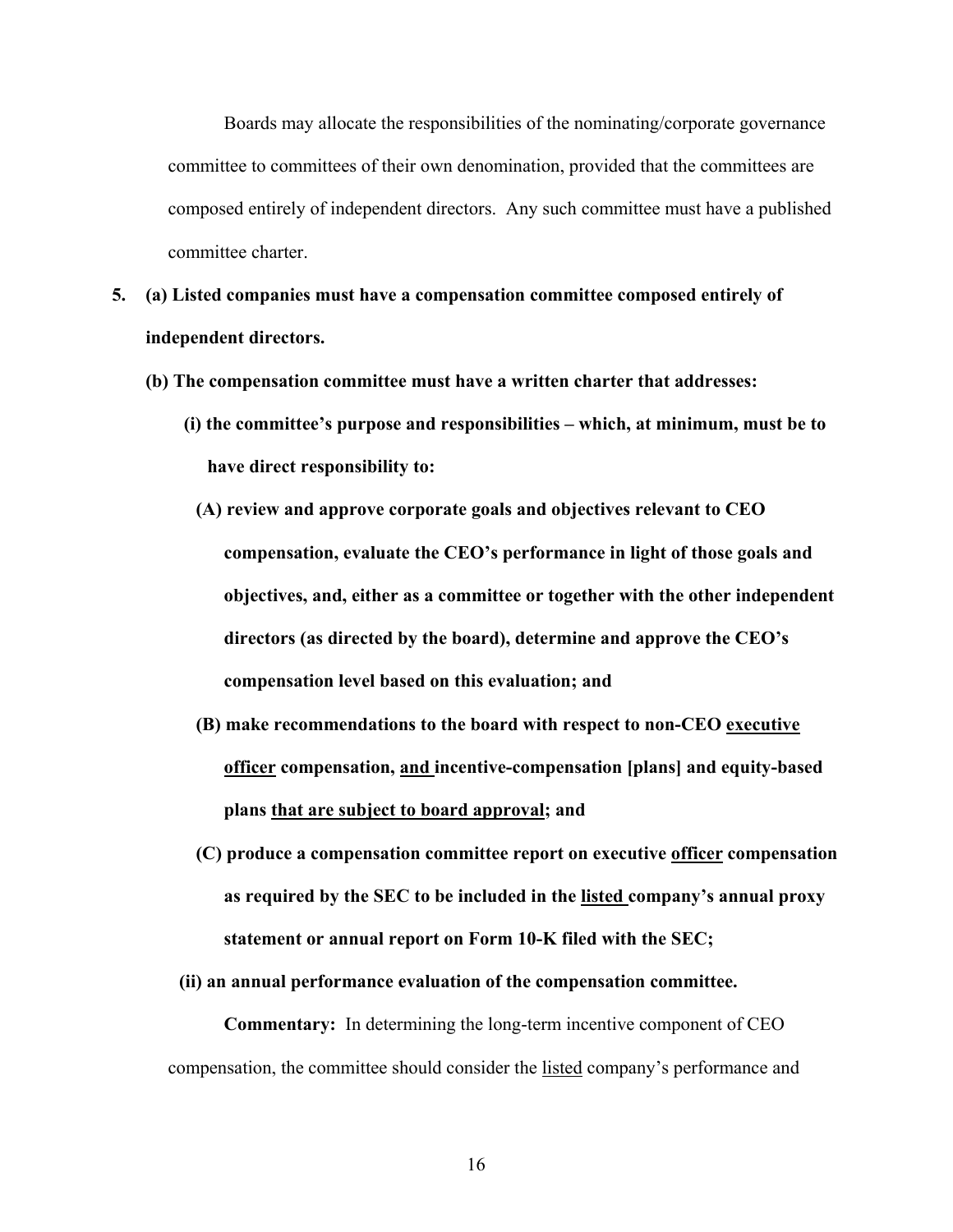relative shareholder return, the value of similar incentive awards to CEOs at comparable companies, and the awards given to the listed company's CEO in past years. To avoid confusion, note that the compensation committee is not precluded from approving awards (with or without ratification of the board) as may be required to comply with applicable tax laws (i.e., Rule  $162(m)$ ). Note also that nothing in Section  $303A.05(b)(i)(B)$  is intended to preclude the board from delegating its authority over such matters to the compensation committee.

The compensation committee charter should also address the following items: committee member qualifications; committee member appointment and removal; committee structure and operations (including authority to delegate to subcommittees); and committee reporting to the board.

Additionally, if a compensation consultant is to assist in the evaluation of director, CEO or [senior] executive officer compensation, the compensation committee charter should give that committee sole authority to retain and terminate the consulting firm, including sole authority to approve the firm's fees and other retention terms.

Boards may allocate the responsibilities of the compensation committee to committees of their own denomination, provided that the committees are composed entirely of independent directors. Any such committee must have a published committee charter.

Nothing in this provision should be construed as precluding discussion of CEO compensation with the board generally, as it is not the intent of this standard to impair communication among members of the board.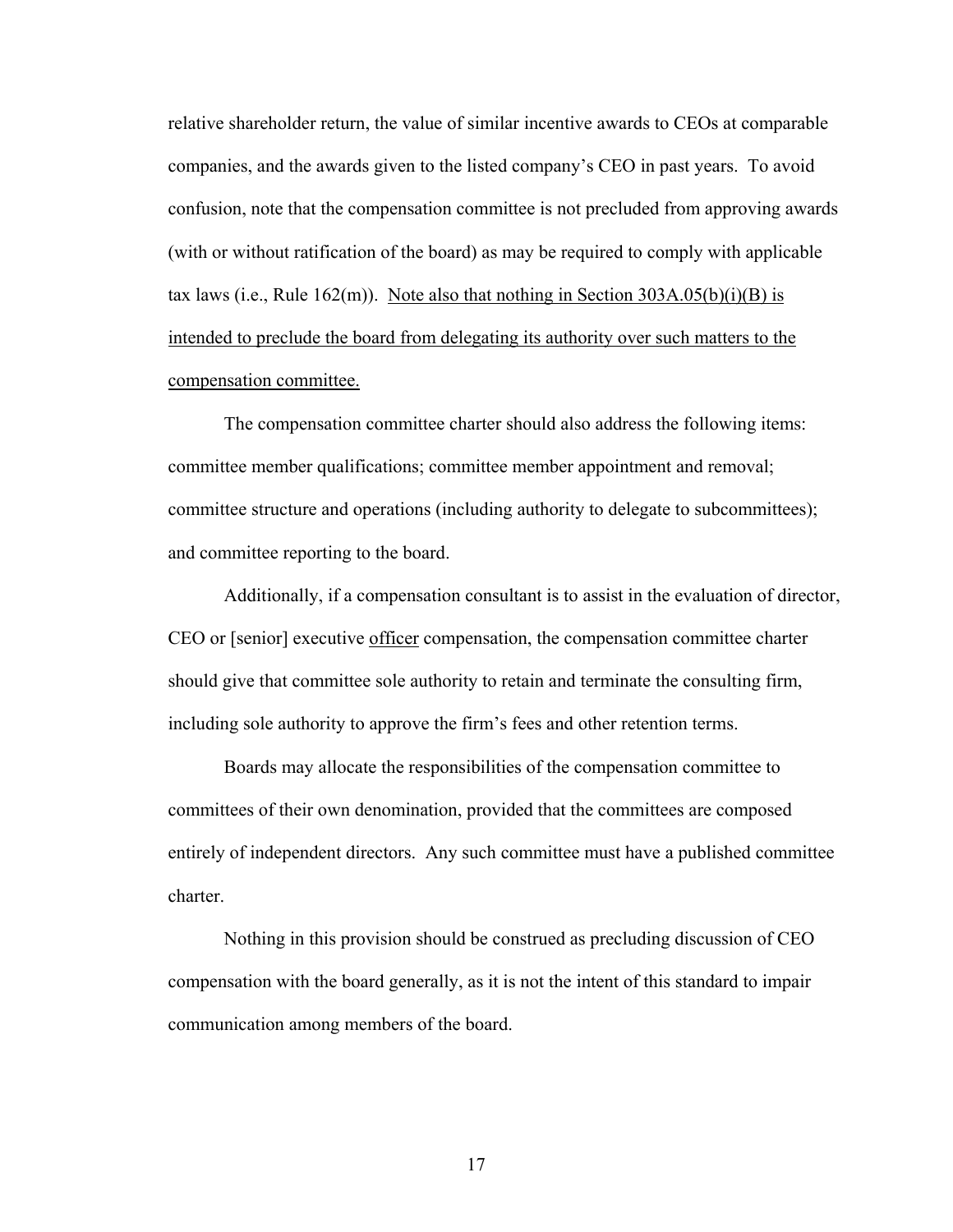**6. Listed companies must have an audit committee that satisfies the requirements of Rule 10A-3 under the Exchange Act.** 

 **Commentary:** The Exchange will apply the requirements of Rule 10A-3 in a manner consistent with the guidance provided by the Securities and Exchange Commission in SEC Release No. 34-47654 (April 1, 2003). Without limiting the generality of the foregoing, the Exchange will provide companies the opportunity to cure defects provided in Rule 10A-3(a)(3) under the Exchange Act.

#### **7. (a) The audit committee must have a minimum of three members.**

 **Commentary:** Each member of the audit committee must be financially literate, as such qualification is interpreted by the listed company's board in its business judgment, or must become financially literate within a reasonable period of time after his or her appointment to the audit committee. In addition, at least one member of the audit committee must have accounting or related financial management expertise, as the listed company's board interprets such qualification in its business judgment. While the Exchange does not require that a listed company's audit committee include a person who satisfies the definition of audit committee financial expert set out in Item  $401(h)$  [(e)] of Regulation S-K, a board may presume that such a person has accounting or related financial management expertise.

Because of the audit committee's demanding role and responsibilities, and the time commitment attendant to committee membership, each prospective audit committee member should evaluate carefully the existing demands on his or her time before accepting this important assignment. Additionally, if an audit committee member simultaneously serves on the audit committees of more than three public companies, and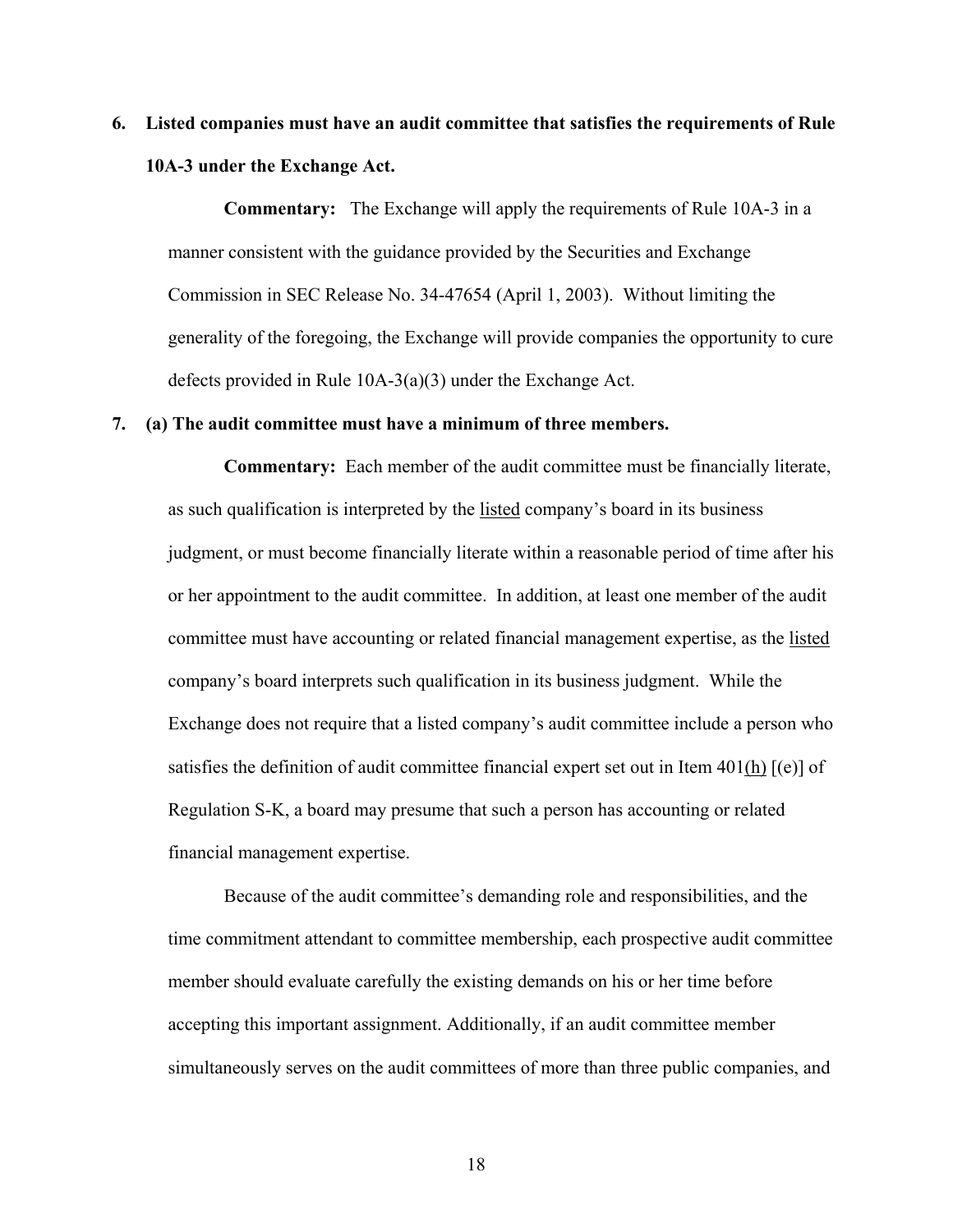the listed company does not limit the number of audit committees on which its audit committee members serve to three or less, then in each case, the board must determine that such simultaneous service would not impair the ability of such member to effectively serve on the listed company's audit committee and disclose such determination in the listed company's annual proxy statement or, if the company does not file an annual proxy statement, in the company's annual report on Form 10-K filed with the SEC.

**(b) In addition to any requirement of Rule 10A-3(b)(1), all audit committee** 

**members must satisfy the requirements for independence set out in Section 303A.02.** 

**(c)The audit committee must have a written charter that addresses:** 

- **(i) the committee's purpose which, at minimum, must be to:** 
	- **(A) assist board oversight of (1) the integrity of the listed company's financial statements, (2) the listed company's compliance with legal and regulatory requirements, (3) the independent auditor's qualifications and independence, and (4) the performance of the listed company's internal audit function and independent auditors; and**
	- **(B) prepare an audit committee report as required by the SEC to be included in the listed company's annual proxy statement;**
- **(ii) an annual performance evaluation of the audit committee; and**
- **(iii) the duties and responsibilities of the audit committee which, at a minimum, must include those set out in Rule 10A-3(b)(2), (3), (4) and (5) of the Exchange Act , as well as to:** 
	- **(A) at least annually, obtain and review a report by the independent auditor describing: the firm's internal quality-control procedures; any material**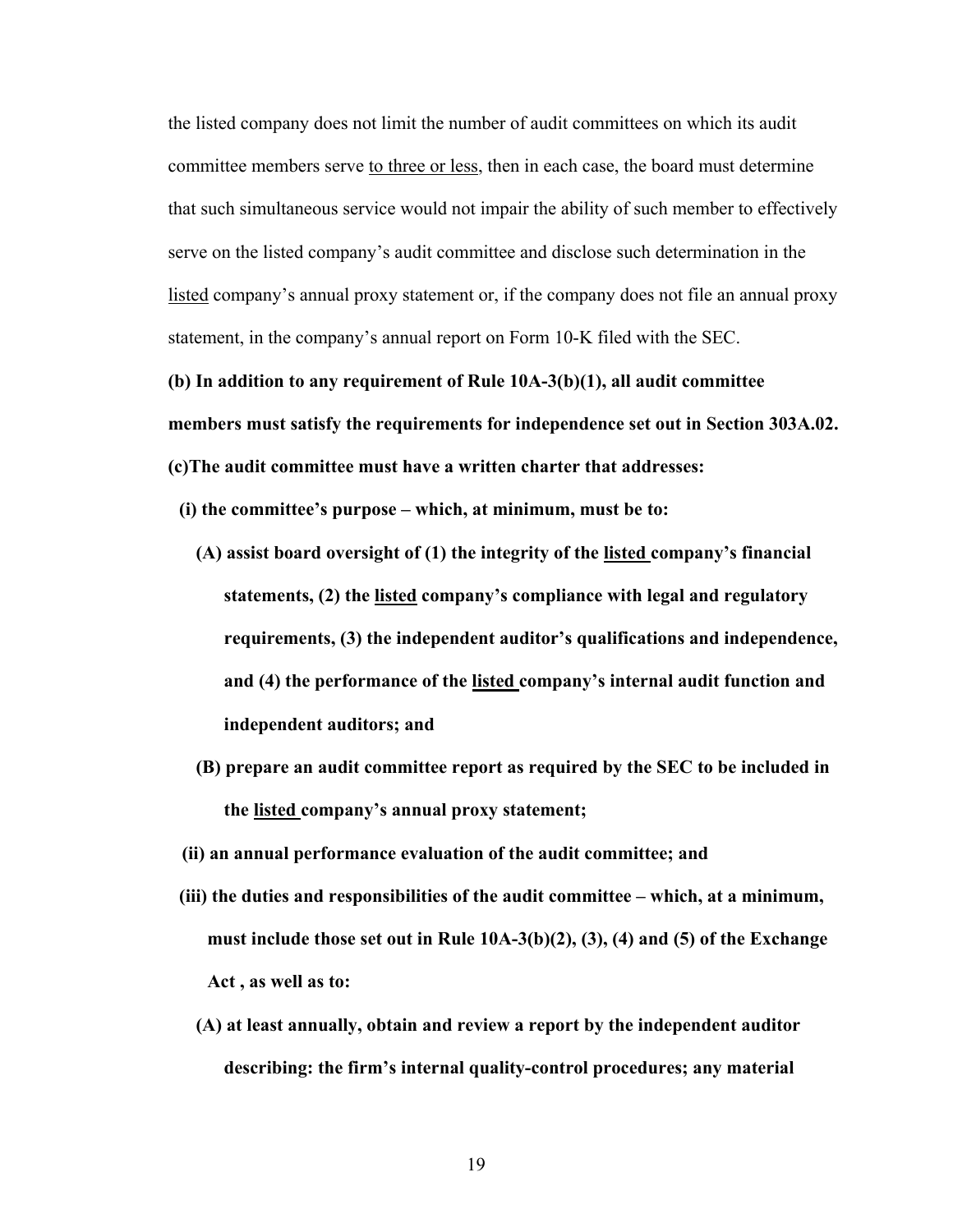**issues raised by the most recent internal quality-control review, or peer review, of the firm, or by any inquiry or investigation by governmental or professional authorities, within the preceding five years, respecting one or more independent audits carried out by the firm, and any steps taken to deal with any such issues; and (to assess the auditor's independence) all relationships between the independent auditor and the listed company**;

 **Commentary:** After reviewing the foregoing report and the independent auditor's work throughout the year, the audit committee will be in a position to evaluate the auditor's qualifications, performance and independence. This evaluation should include the review and evaluation of the lead partner of the independent auditor. In making its evaluation, the audit committee should take into account the opinions of management and the listed company's internal auditors (or other personnel responsible for the internal audit function). In addition to assuring the regular rotation of the lead audit partner as required by law, the audit committee should further consider whether, in order to assure continuing auditor independence, there should be regular rotation of the audit firm itself. The audit committee should present its conclusions with respect to the independent auditor to the full board.

**(B) meet to review and discuss the listed company's annual audited financial statements and quarterly financial statements with management and the independent auditor, including reviewing the company's specific disclosures under "Management's Discussion and Analysis of Financial Condition and Results of Operations";**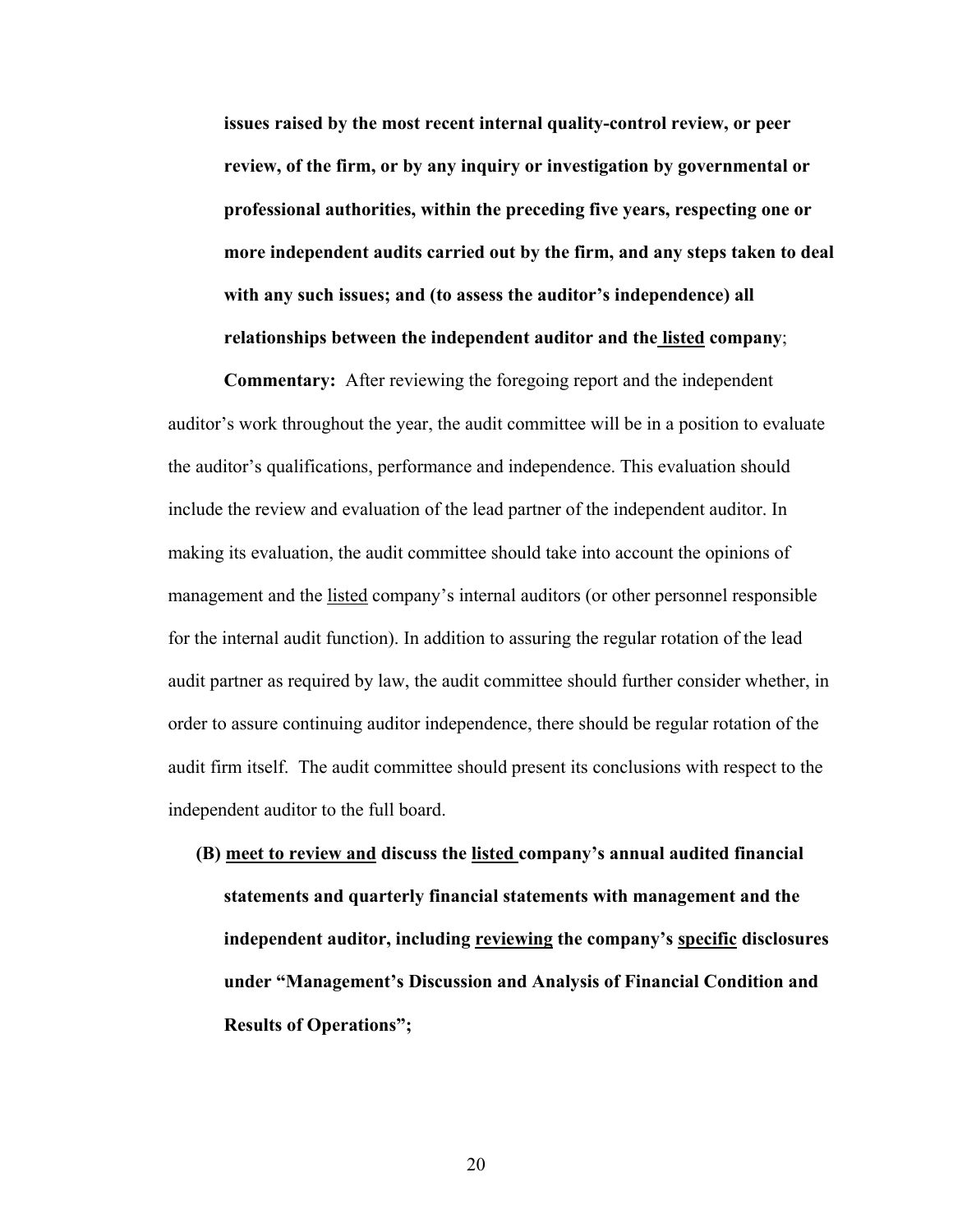# **(C) discuss the listed company's earnings press releases, as well as financial information and earnings guidance provided to analysts and rating agencies;**

 **Commentary:** The audit committee's responsibility to discuss earnings releases, as well as financial information and earnings guidance, may be done generally (i.e., discussion of the types of information to be disclosed and the type of presentation to be made). The audit committee need not discuss in advance each earnings release or each instance in which a listed company may provide earnings guidance.

#### **(D) discuss policies with respect to risk assessment and risk management;**

 **Commentary:** While it is the job of the CEO and senior management to assess and manage the listed company's exposure to risk, the audit committee must discuss guidelines and policies to govern the process by which this is handled. The audit committee should discuss the listed company's major financial risk exposures and the steps management has taken to monitor and control such exposures. The audit committee is not required to be the sole body responsible for risk assessment and management, but, as stated above, the committee must discuss guidelines and policies to govern the process by which risk assessment and management is undertaken. Many companies, particularly financial companies, manage and assess their risk through mechanisms other than the audit committee. The processes these companies have in place should be reviewed in a general manner by the audit committee, but they need not be replaced by the audit committee.

**(E) meet separately, periodically, with management, with internal auditors (or other personnel responsible for the internal audit function) and with independent auditors;**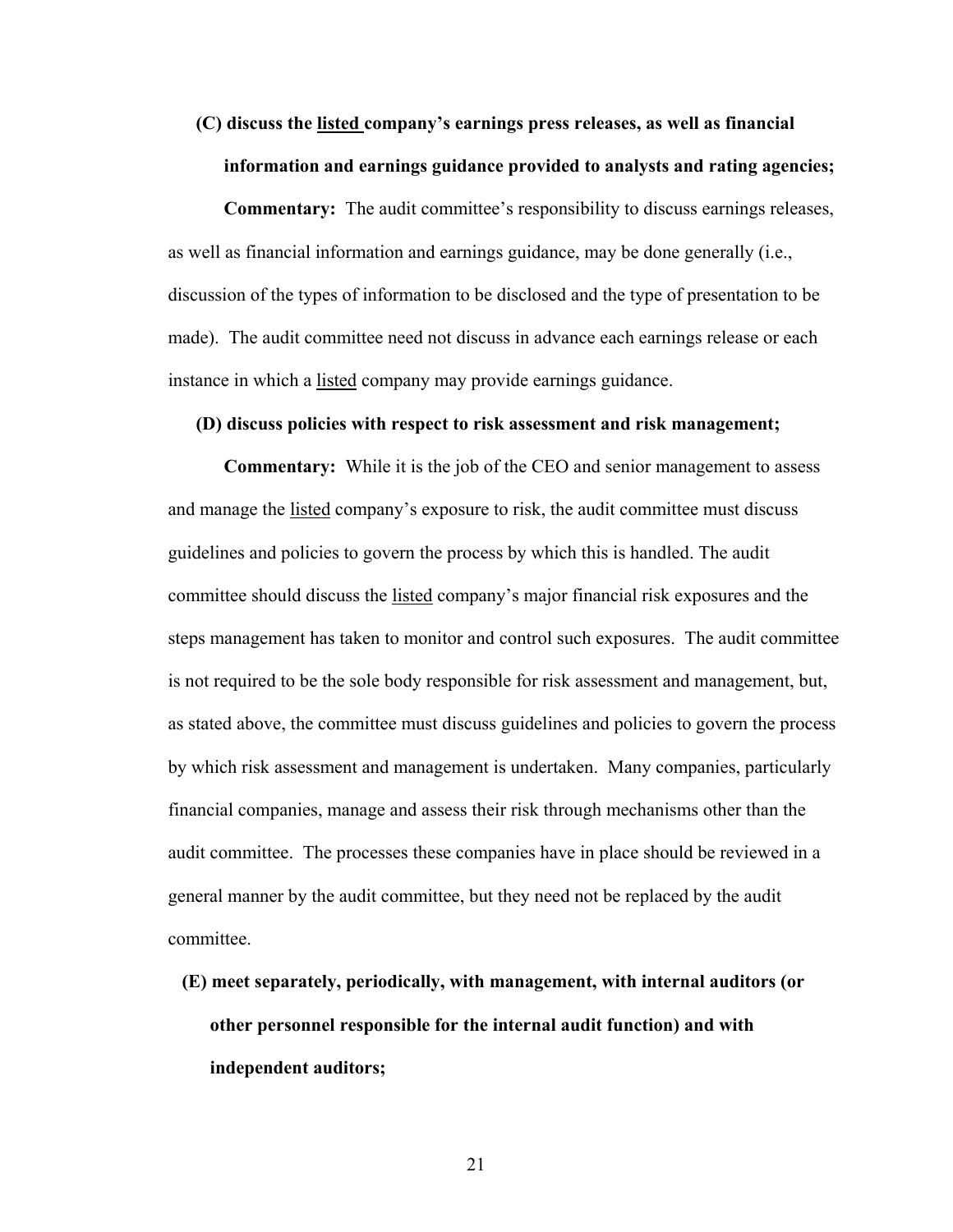**Commentary:** To perform its oversight functions most effectively, the audit committee must have the benefit of separate sessions with management, the independent auditors and those responsible for the internal audit function. As noted herein, all listed companies must have an internal audit function. These separate sessions may be more productive than joint sessions in surfacing issues warranting committee attention.

# **(F) review with the independent auditor any audit problems or difficulties and management's response;**

 **Commentary:** The audit committee must regularly review with the independent auditor any difficulties the auditor encountered in the course of the audit work, including any restrictions on the scope of the independent auditor's activities or on access to requested information, and any significant disagreements with management. Among the items the audit committee may want to review with the auditor are: any accounting adjustments that were noted or proposed by the auditor but were "passed" (as immaterial or otherwise); any communications between the audit team and the audit firm's national office respecting auditing or accounting issues presented by the engagement; and any "management" or "internal control" letter issued, or proposed to be issued, by the audit firm to the listed company. The review should also include discussion of the responsibilities, budget and staffing of the listed company's internal audit function.

# **(G) set clear hiring policies for employees or former employees of the independent auditors; and**

 **Commentary:** Employees or former employees of the independent auditor are often valuable additions to corporate management. Such individuals' familiarity with the business, and personal rapport with the employees, may be attractive qualities when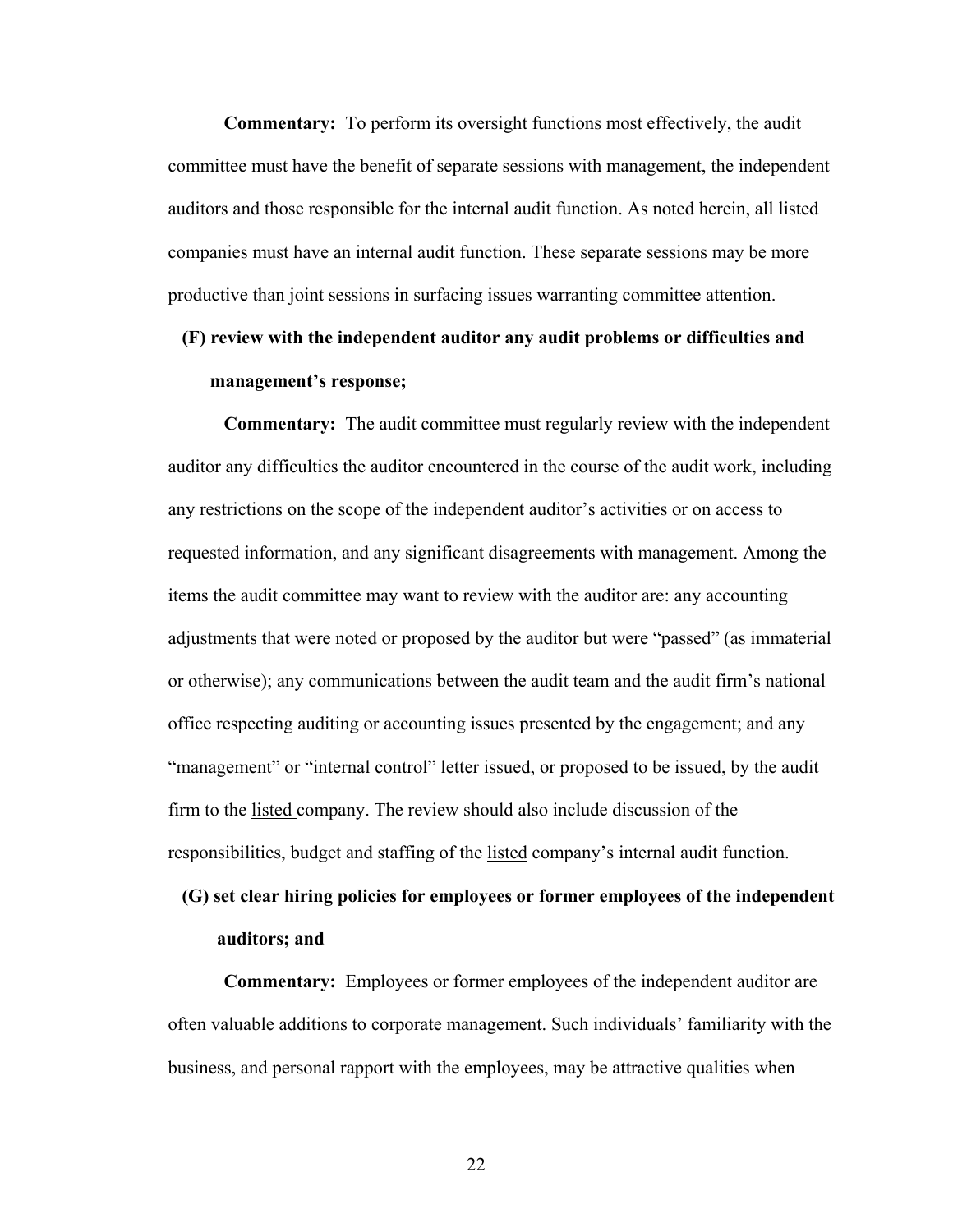filling a key opening. However, the audit committee should set hiring policies taking into account the pressures that may exist for auditors consciously or subconsciously seeking a job with the company they audit.

#### **(H) report regularly to the board of directors.**

 **Commentary:** The audit committee should review with the full board any issues that arise with respect to the quality or integrity of the listed company's financial statements, the company's compliance with legal or regulatory requirements, the performance and independence of the company's independent auditors, or the performance of the internal audit function.

**General Commentary to Section 303A.07(c):** While the fundamental responsibility for the listed company's financial statements and disclosures rests with management and the independent auditor, the audit committee must review: (A) major issues regarding accounting principles and financial statement presentations, including any significant changes in the company's selection or application of accounting principles, and major issues as to the adequacy of the company's internal controls and any special audit steps adopted in light of material control deficiencies; (B) analyses prepared by management and/or the independent auditor setting forth significant financial reporting issues and judgments made in connection with the preparation of the financial statements, including analyses of the effects of alternative GAAP methods on the financial statements; (C) the effect of regulatory and accounting initiatives, as well as offbalance sheet structures, on the financial statements of the listed company; and (D) the type and presentation of information to be included in earnings press releases (paying particular attention to any use of "pro forma," or "adjusted" non-GAAP, information), as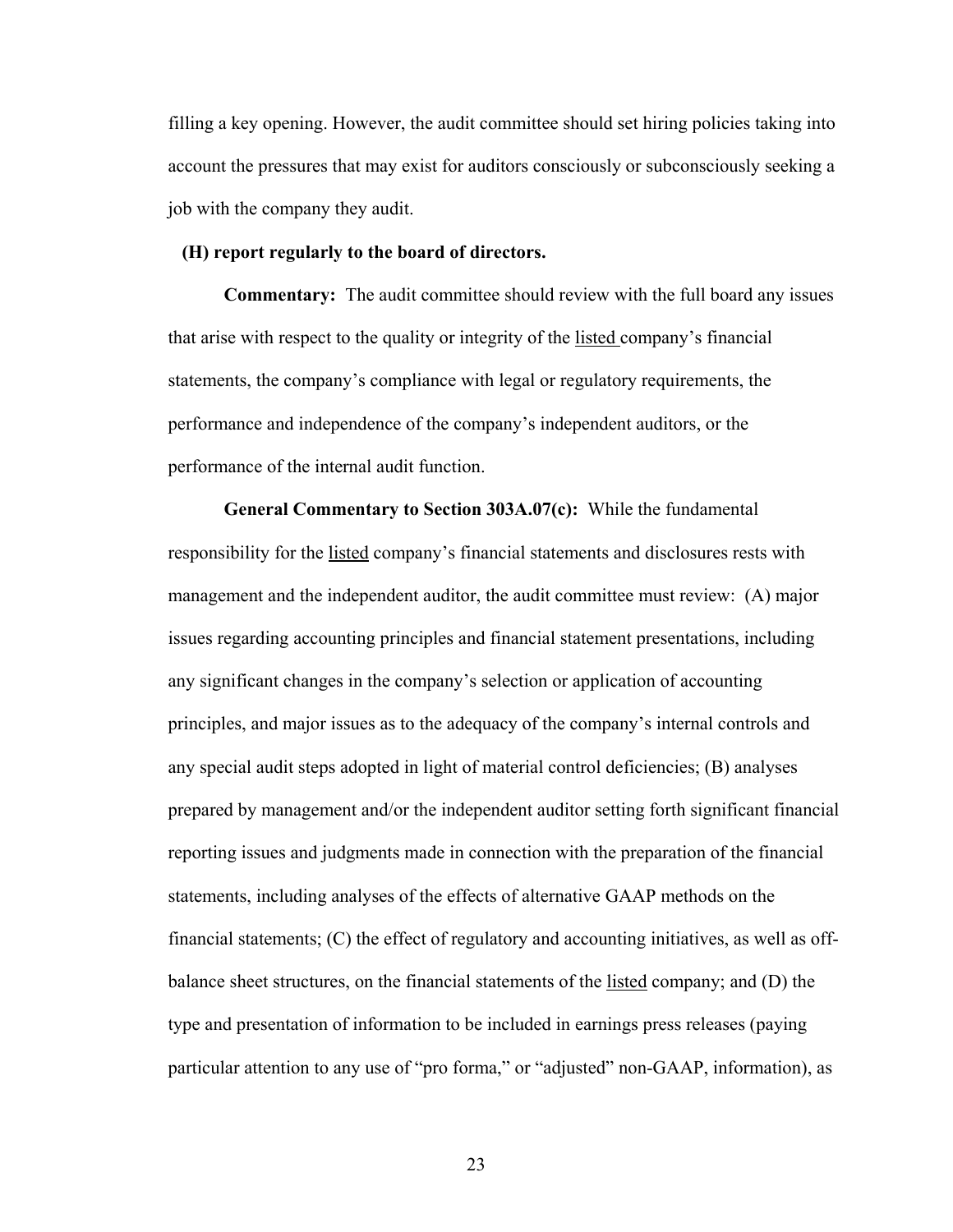well as review any financial information and earnings guidance provided to analysts and rating agencies.

#### **(d) Each listed company must have an internal audit function.**

 **Commentary:** Listed companies must maintain an internal audit function to provide management and the audit committee with ongoing assessments of the company's risk management processes and system of internal control. A listed company may choose to outsource this function to a third party service provider other than its independent auditor.

**General Commentary to Section 303A.07:** To avoid any confusion, note that the audit committee functions specified in Section 303A.07 are the sole responsibility of the audit committee and may not be allocated to a different committee.

**8.** No change.

#### **9. Listed companies must adopt and disclose corporate governance guidelines.**

**Commentary:** No single set of guidelines would be appropriate for every <u>listed</u> company, but certain key areas of universal importance include director qualifications and responsibilities, responsibilities of key board committees, and director compensation. Given the importance of corporate governance, each listed company's website must include its corporate governance guidelines and the charters of its most important committees (including at least the audit, and if applicable, compensation and nominating committees). [Each] The listed company['s] must state in its annual proxy statement or, if the company does not file an annual proxy statement, in the company's annual report on Form 10-K filed with the SEC [must state] that the foregoing information is available on its website, and that the information is available in print to any shareholder who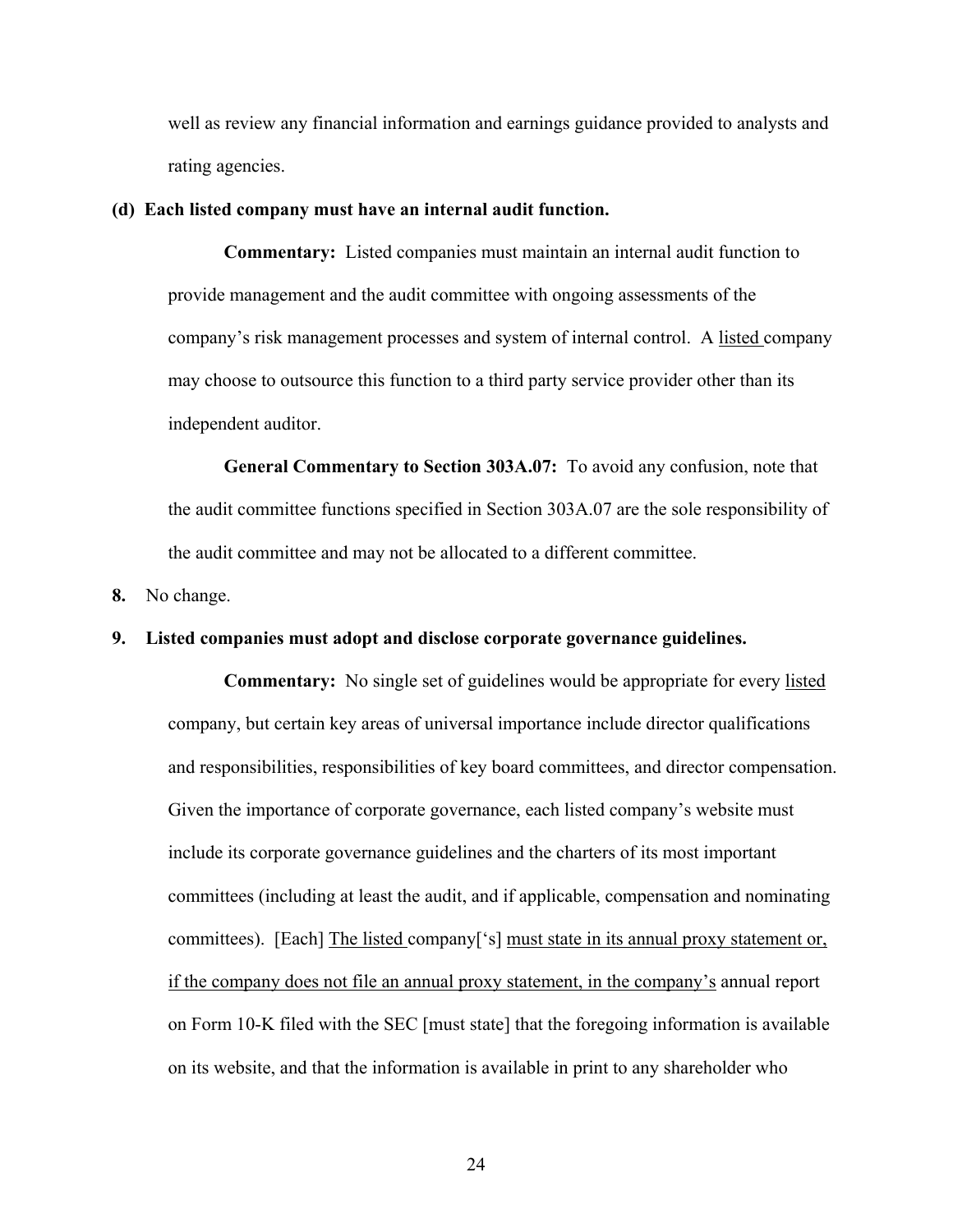requests it. Making this information publicly available should promote better investor understanding of the listed company's policies and procedures, as well as more conscientious adherence to them by directors and management.

The following subjects must be addressed in the corporate governance guidelines:

- **Director qualification standards.** These standards should, at minimum, reflect the independence requirements set forth in Sections 303A.01 and .02. Companies may also address other substantive qualification requirements, including policies limiting the number of boards on which a director may sit, and director tenure, retirement and succession.
- **Director responsibilities.** These responsibilities should clearly articulate what is expected from a director, including basic duties and responsibilities with respect to attendance at board meetings and advance review of meeting materials.
- **Director access to management and, as necessary and appropriate, independent advisors.**
- **Director compensation.** Director compensation guidelines should include general principles for determining the form and amount of director compensation (and for reviewing those principles, as appropriate). The board should be aware that questions as to directors' independence may be raised when directors' fees and emoluments exceed what is customary. Similar concerns may be raised when the listed company makes substantial charitable contributions to organizations in which a director is affiliated, or enters into consulting contracts with (or provides other indirect forms of compensation to) a director. The board should critically evaluate each of these matters when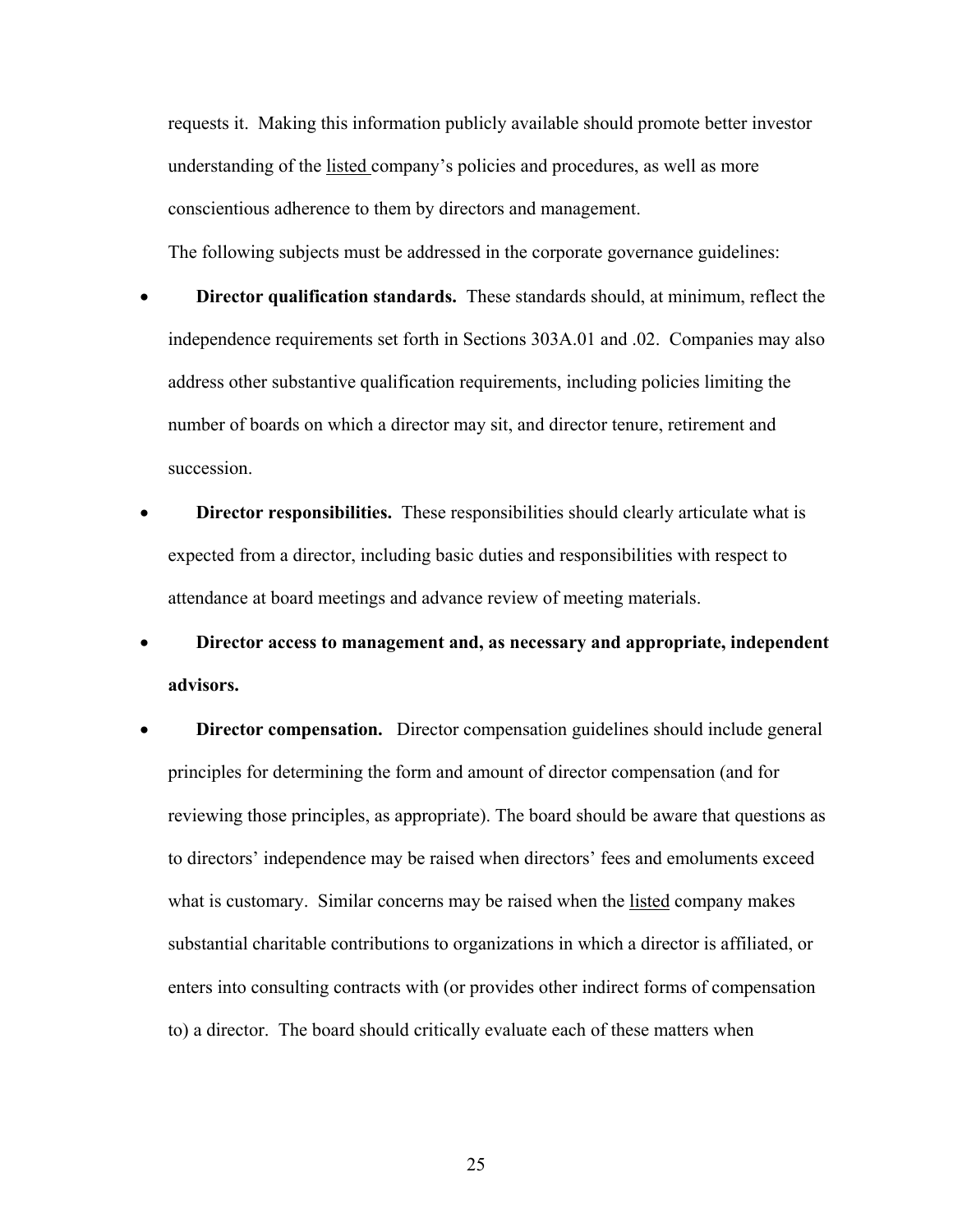determining the form and amount of director compensation, and the independence of a director.

- **Director orientation and continuing education.**
- **Management succession.** Succession planning should include policies and principles for CEO selection and performance review, as well as policies regarding succession in the event of an emergency or the retirement of the CEO.
- **Annual performance evaluation of the board.** The board should conduct a selfevaluation at least annually to determine whether it and its committees are functioning effectively.
- **10. Listed companies must adopt and disclose a code of business conduct and ethics for directors, officers and employees, and promptly disclose any waivers of the code for directors or executive officers.**

 **Commentary:** No code of business conduct and ethics can replace the thoughtful behavior of an ethical director, officer or employee. However, such a code can focus the board and management on areas of ethical risk, provide guidance to personnel to help them recognize and deal with ethical issues, provide mechanisms to report unethical conduct, and help to foster a culture of honesty and accountability.

Each code of business conduct and ethics must require that any waiver of the code for executive officers or directors may be made only by the board or a board committee and must be promptly disclosed to shareholders. This disclosure requirement should inhibit casual and perhaps questionable waivers, and should help assure that, when warranted, a waiver is accompanied by appropriate controls designed to protect the listed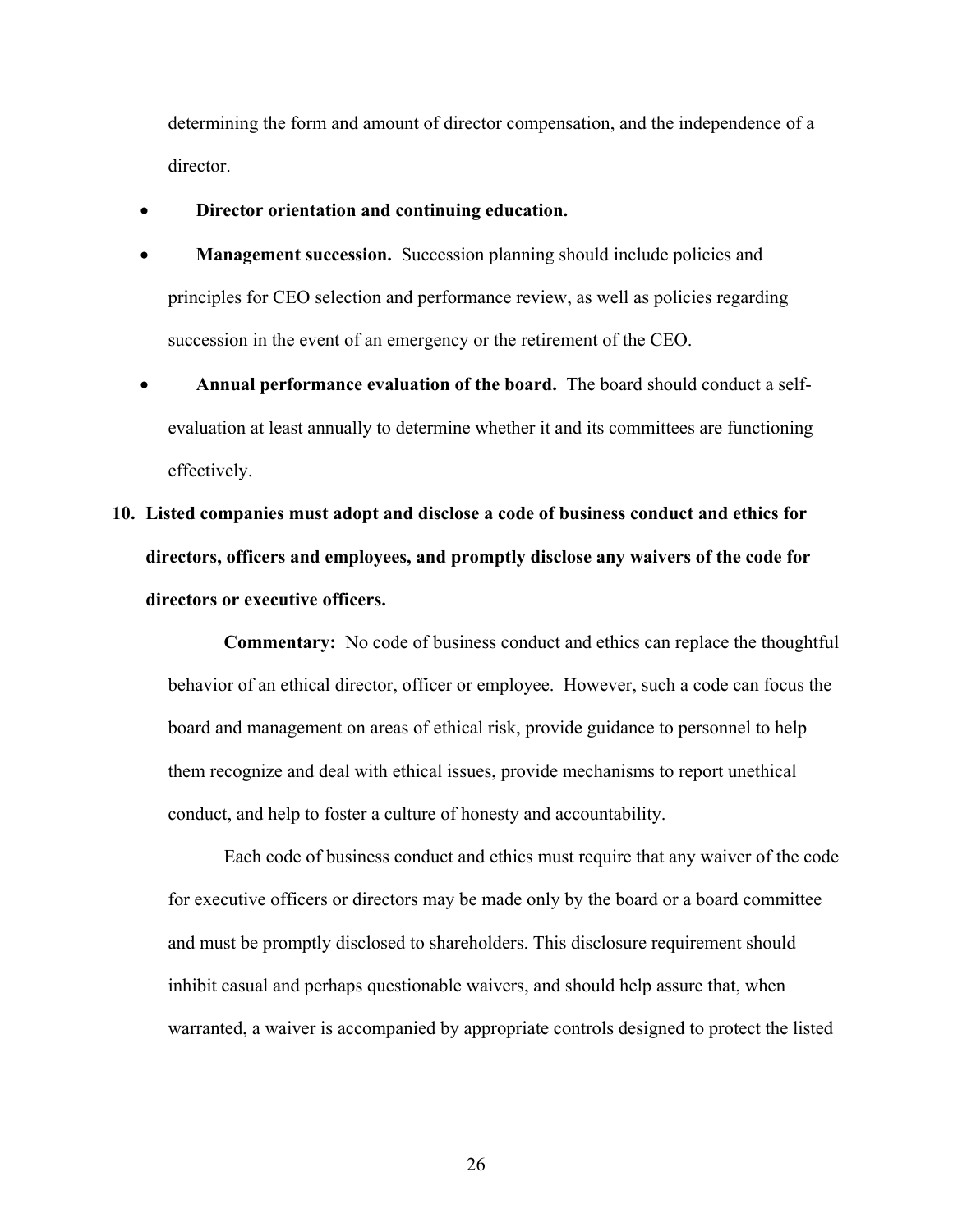company. It will also give shareholders the opportunity to evaluate the board's performance in granting waivers.

Each code of business conduct and ethics must also contain compliance standards and procedures that will facilitate the effective operation of the code. These standards should ensure the prompt and consistent action against violations of the code. Each listed company's website must include its code of business conduct and ethics. [Each] The listed company['s] must state in its annual proxy statement or, if the company does not file an annual proxy statement, in the company's annual report on Form 10-K filed with the SEC [must state], that the foregoing information is available on its website and that the information is available in print to any shareholder who requests it.

Each listed company may determine its own policies, but all listed companies should address the most important topics, including the following:

• **Conflicts of interest.** A "conflict of interest" occurs when an individual's private interest interferes in any way – or even appears to interfere – with the interests of the corporation as a whole. A conflict situation can arise when an employee, officer or director takes actions or has interests that may make it difficult to perform his or her company work objectively and effectively. Conflicts of interest also arise when an employee, officer or director, or a member of his or her family, receives improper personal benefits as a result of his or her position in the company. Loans to, or guarantees of obligations of, such persons are of special concern. The listed company should have a policy prohibiting such conflicts of interest, and providing a means for employees, officers and directors to communicate potential conflicts to the listed company.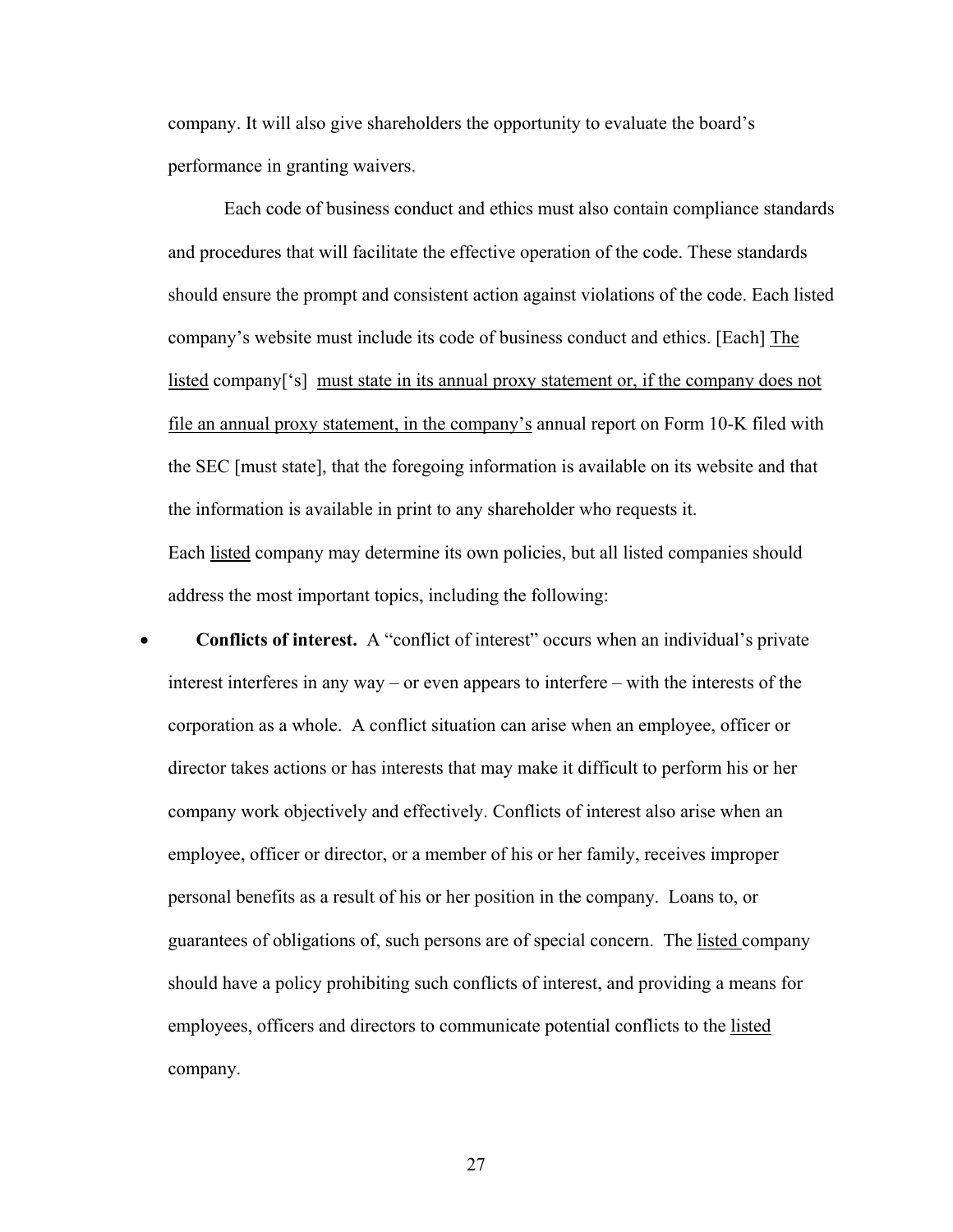- **Corporate opportunities.** Employees, officers and directors should be prohibited from (a) taking for themselves personally opportunities that are discovered through the use of corporate property, information or position; (b) using corporate property, information, or position for personal gain; and (c) competing with the company. Employees, officers and directors owe a duty to the company to advance its legitimate interests when the opportunity to do so arises.
- **Confidentiality.** Employees, officers and directors should maintain the confidentiality of information entrusted to them by the listed company or its customers, except when disclosure is authorized or legally mandated. Confidential information includes all non-public information that might be of use to competitors, or harmful to the company or its customers, if disclosed.
- **Fair dealing.** Each employee, officer and director should endeavor to deal fairly with the company's customers, suppliers, competitors and employees. None should take unfair advantage of anyone through manipulation, concealment, abuse of privileged information, misrepresentation of material facts, or any other unfair-dealing practice. Listed [C]companies may write their codes in a manner that does not alter existing legal rights and obligations of companies and their employees, such as "at will" employment arrangements.
- **Protection and proper use of company assets.** All employees, officers and directors should protect the company's assets and ensure their efficient use. Theft, carelessness and waste have a direct impact on the listed company's profitability. All company assets should be used for legitimate business purposes.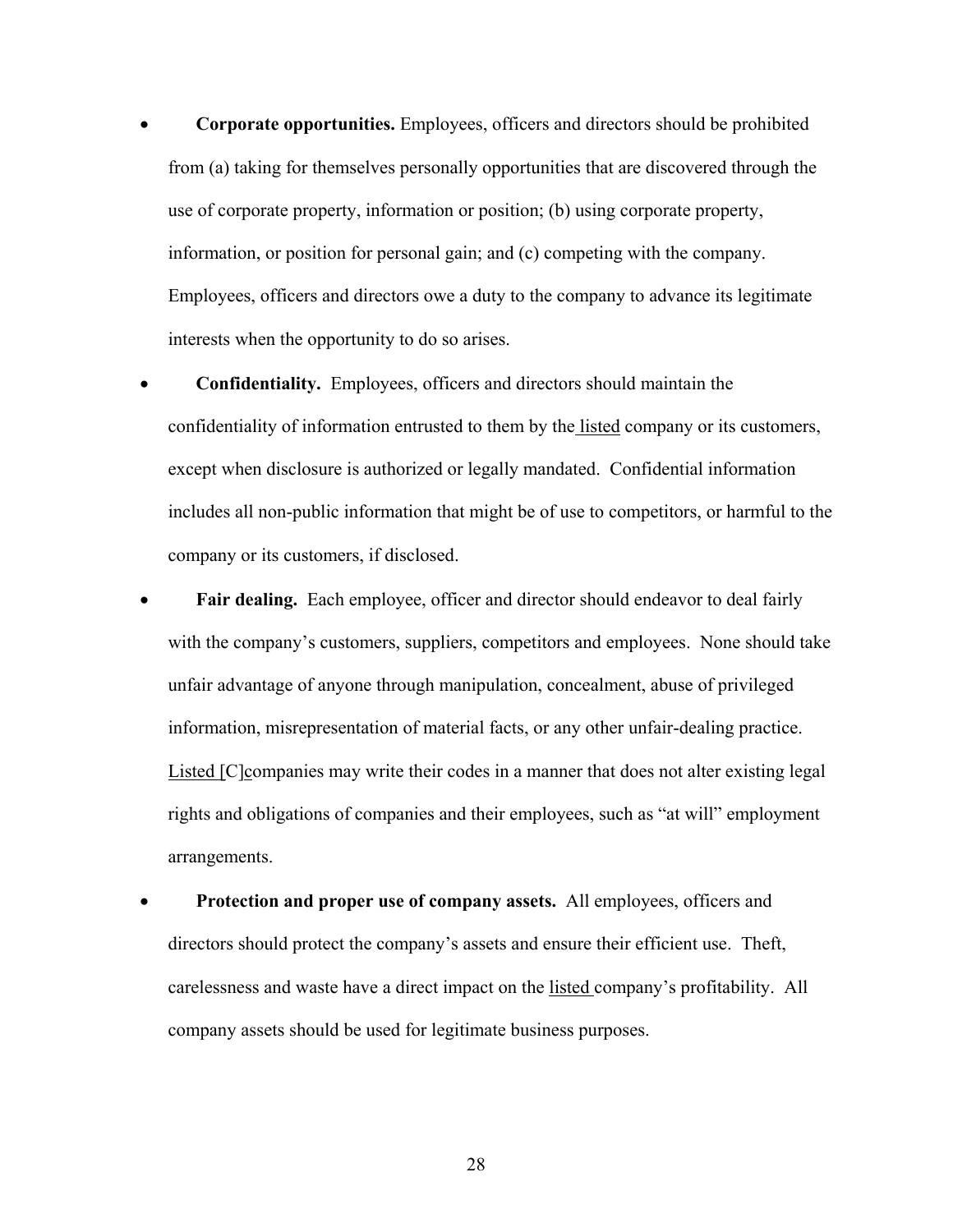- **Compliance with laws, rules and regulations (including insider trading laws).**  The listed company should proactively promote compliance with laws, rules and regulations, including insider trading laws. Insider trading is both unethical and illegal, and should be dealt with decisively.
- **Encouraging the reporting of any illegal or unethical behavior.** The listed company should proactively promote ethical behavior. The company should encourage employees to talk to supervisors, managers or other appropriate personnel when in doubt about the best course of action in a particular situation. Additionally, employees should report violations of laws, rules, regulations or the code of business conduct to appropriate personnel. To encourage employees to report such violations, the listed company must ensure that employees know that the company will not allow retaliation for reports made in good faith.

# **11. Listed foreign private issuers must disclose any significant ways in which their corporate governance practices differ from those followed by domestic companies under NYSE listing standards.**

 **Commentary:** Foreign private issuers must make their U.S. investors aware of the significant ways in which their [home country] corporate governance practices differ from those [followed by] required of domestic companies under NYSE listing standards. However, foreign private issuers are not required to present a detailed, item-by-item analysis of these differences. Such a disclosure would be long and unnecessarily complicated. Moreover, this requirement is not intended to suggest that one country's corporate governance practices are better or more effective than another. The Exchange believes that U.S. shareholders should be aware of the significant ways that the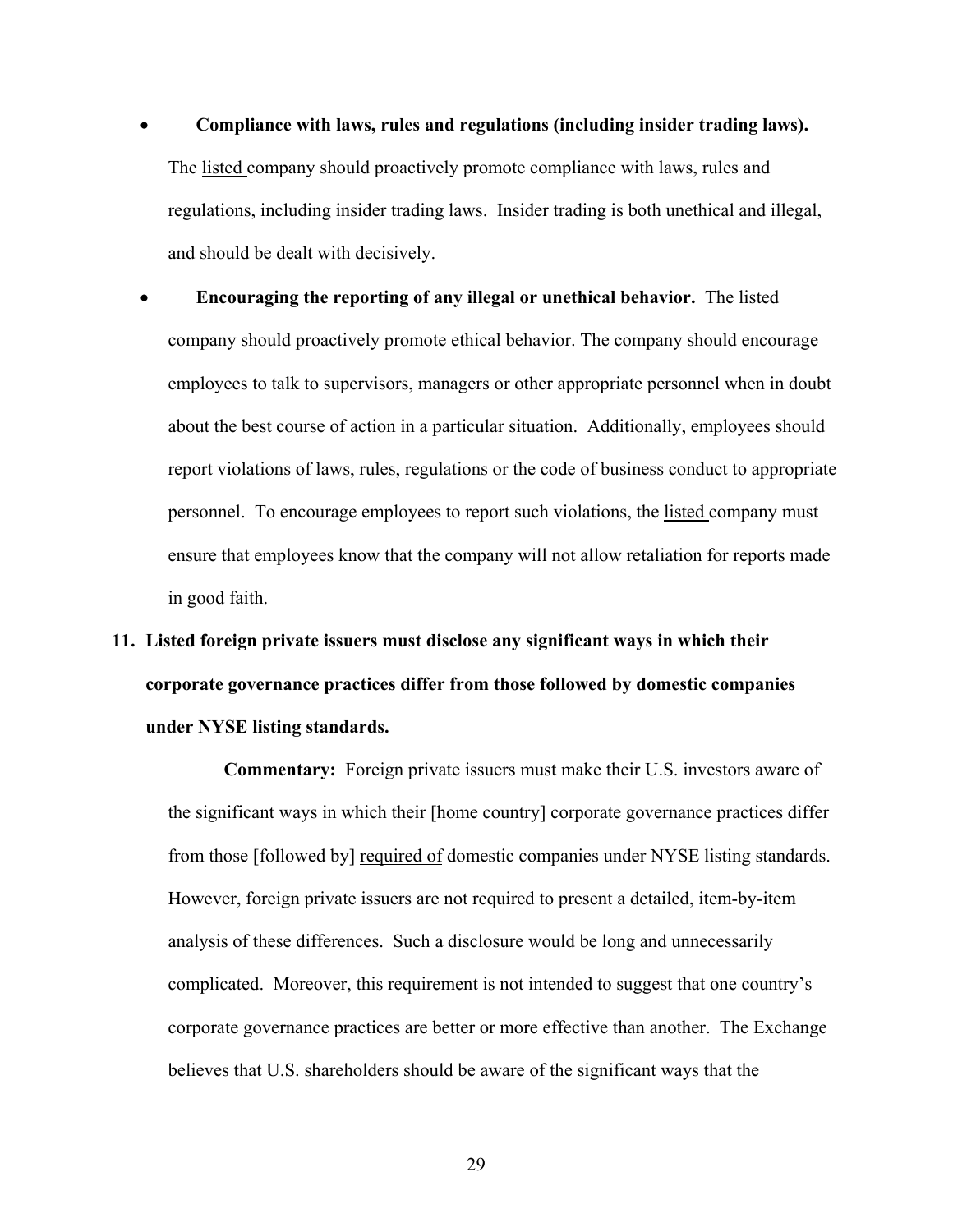governance of a listed foreign private issuer differs from that of a U.S. listed company. The Exchange underscores that what is required is a brief, general summary of the significant differences, not a cumbersome analysis.

Listed foreign private issuers may provide this disclosure either on their web site (provided it is in the English language and accessible from the United States) and/or in their annual report as distributed to shareholders in the United States in accordance with Sections 103.00 and 203.01 of the Listed Company Manual (again, in the English language). If the disclosure is only made available on the web site, the annual report shall so state and provide the web address at which the information may be obtained.

**12. (a) Each listed company CEO must certify to the NYSE each year that he or she is not aware of any violation by the company of NYSE corporate governance listing standards, qualifying the certification to the extent necessary.** 

 **Commentary:** The CEO's annual certification [to the NYSE that, as of the date of certification, he or she is unaware of any violation by the company of] regarding the NYSE's corporate governance listing standards will focus the CEO and senior management on the listed company's compliance with the listing standards. Both this certification to the NYSE, including any qualifications to that certification, and any CEO/CFO certifications required to be filed with the SEC regarding the quality of the listed company's public disclosure, must be disclosed in the company's annual report to shareholders or, if the company does not prepare an annual report to shareholders, in the company's annual report on Form 10-K filed with the SEC.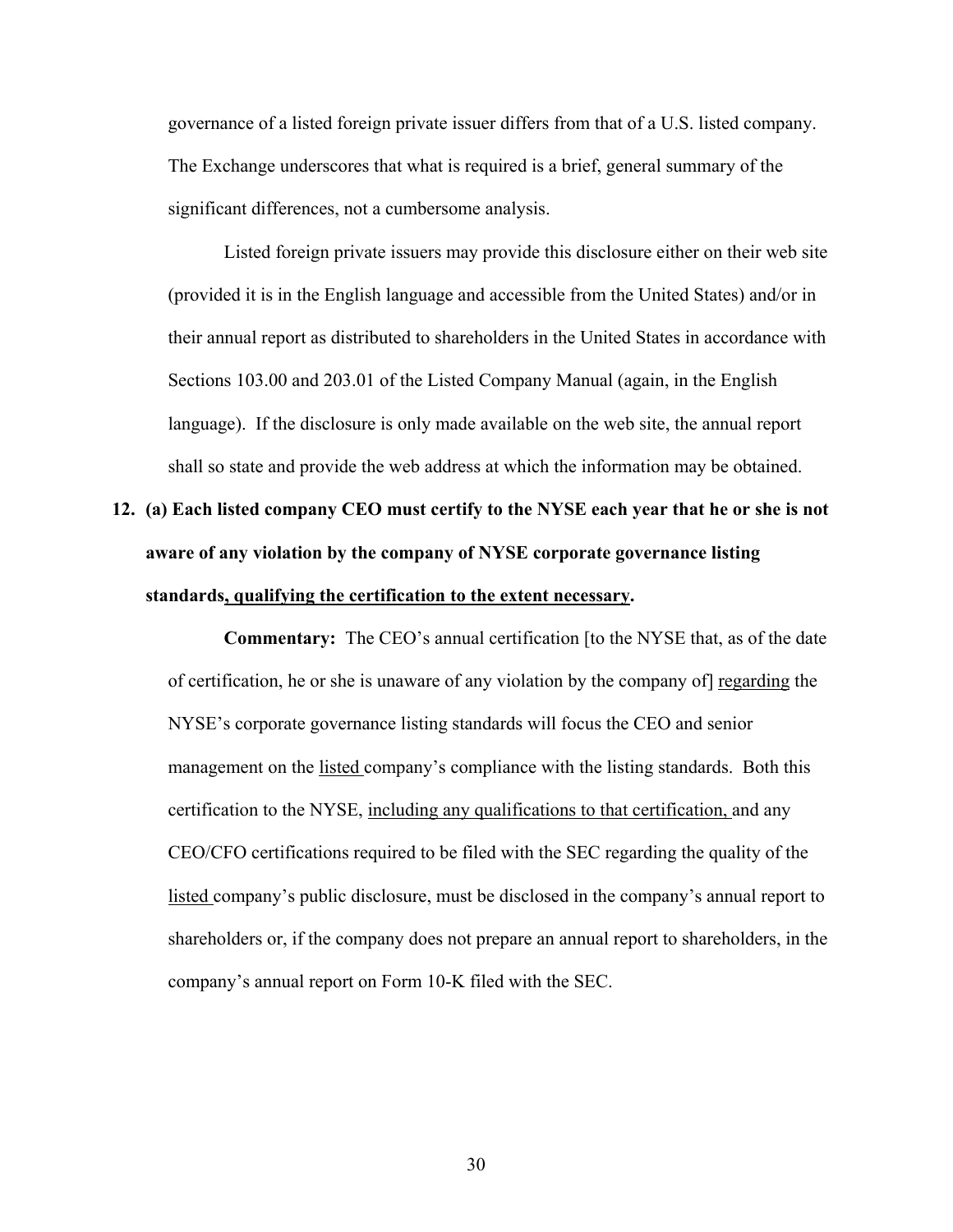**(b) Each listed company CEO must promptly notify the NYSE in writing after any executive officer of the listed company becomes aware of any material non-compliance with any applicable provisions of this Section 303A.** 

**(c ) Each listed company must submit an executed Written Affirmation annually to the NYSE. In addition, each listed company must submit an interim Written Affirmation each time a change occurs to the board or any of the committees subject to Section 303A. The annual and interim Written Affirmations must be in the form specified by the NYSE.**

**13. The NYSE may issue a public reprimand letter to any listed company that violates a NYSE listing standard.**

 **Commentary:** Suspending trading in or delisting a listed company can be harmful to the very shareholders that the NYSE listing standards seek to protect; the NYSE must therefore use these measures sparingly and judiciously. For this reason it is appropriate for the NYSE to have the ability to apply a lesser sanction to deter companies from violating its corporate governance (or other) listing standards. Accordingly, the NYSE may issue a public reprimand letter to any listed company, regardless of type of security listed or country of incorporation, that it determines has violated a NYSE listing standard. For companies that repeatedly or flagrantly violate NYSE listing standards, suspension and delisting remain the ultimate penalties. For clarification, this lesser sanction is not intended for use in the case of companies that fall below the financial and other continued listing standards provided in Chapter 8 of the Listed Company Manual or that fail to comply with the audit committee standards set out in Section 303A.06. The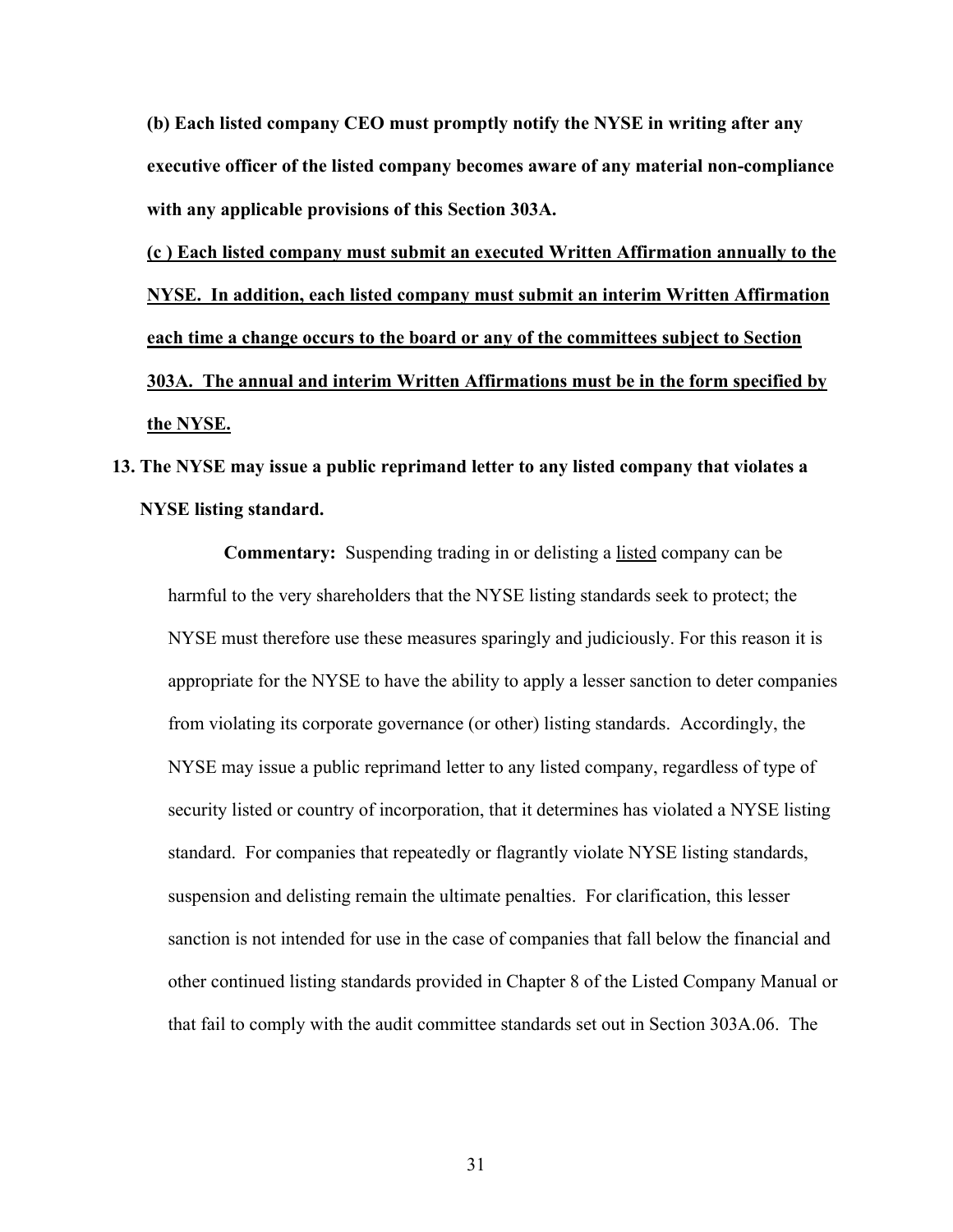processes and procedures provided for in Chapter 8 govern the treatment of companies falling below those standards.

\* \* \* \*

# II. Self-Regulatory Organization's Statement of the Purpose of, and Statutory Basis for, the Proposed Rule Change

In its filing with the Commission, the NYSE included statements concerning the purpose of and basis for the proposed rule change. The text of these statements may be examined at the places specified in item IV below. The NYSE has prepared summaries, set forth in Sections A, B, and C below, of the most significant aspects of such statements.

## A. Self-Regulatory Organization's Statement of the Purpose of, and Statutory Basis for, the Proposed Rule Change

1. Purpose

On November 4, 2003, the Commission approved Section 303A of the Listed Company Manual.<sup>[4](#page-31-0)</sup> Section 303A sets out the Exchange's corporate governance requirements applicable to listed companies. Since the date that Section 303A was approved, the Exchange staff has received numerous phone calls and e-mail requests for clarification and interpretations of these standards. Many of the questions and interpretive requests focused on similar issues or specific language that was causing confusion. Most have related to Section 303A.02(b), which establishes five bright line tests that directors must satisfy in order to be eligible to be deemed independent for purposes of board and committee membership.

<span id="page-31-0"></span> $\frac{1}{4}$  See Securities Exchange Act Release No. 48745 (November 4, 2003), 68 FR 64154 (November 12, 2003) (SR-NYSE-2002-33).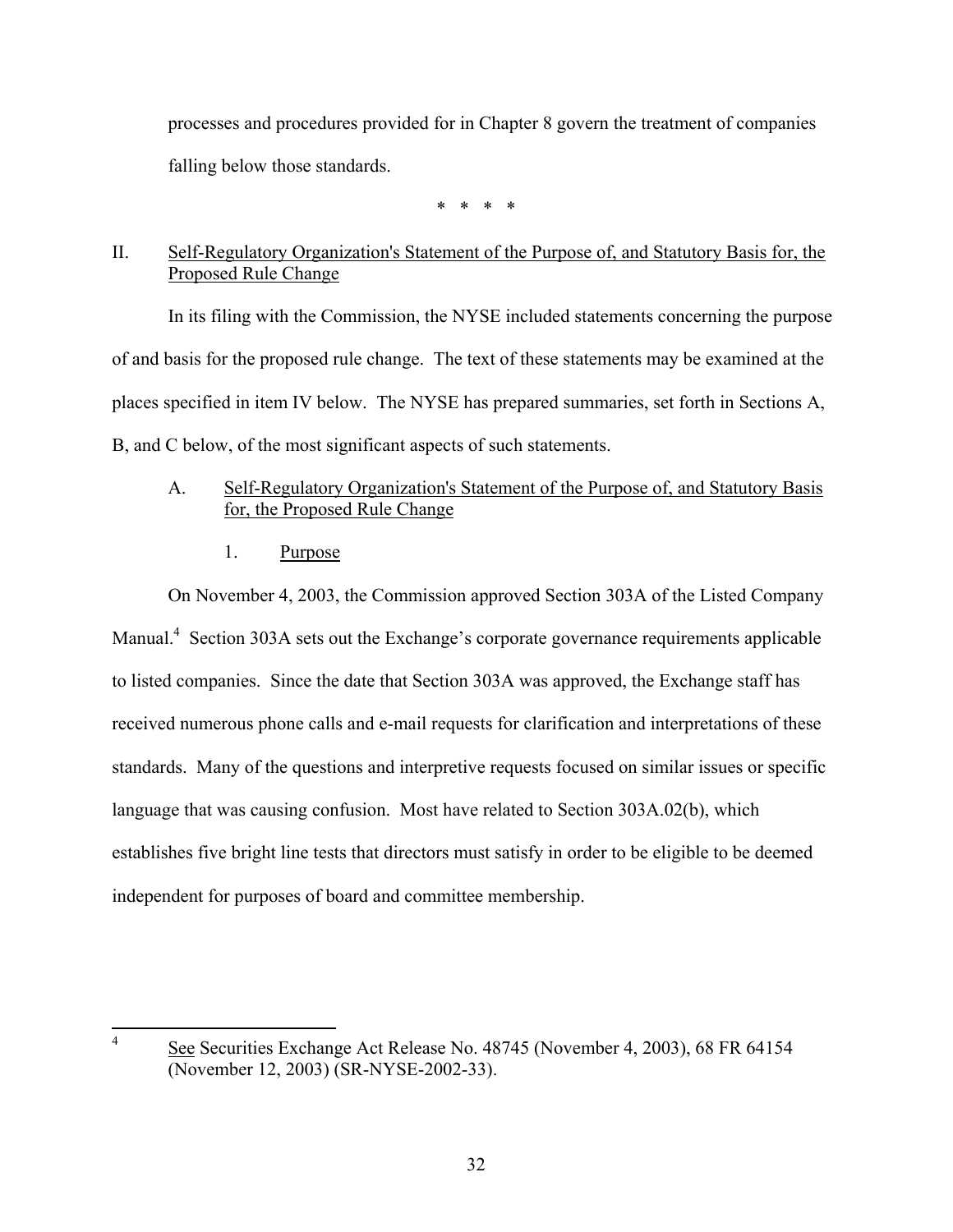On January 29, 2004, the Exchange posted a series of FAQs relating to Section 303A on the Exchange's website at www.nyse.com. The Exchange subsequently updated these FAQs on February 13, 2004, to provide further clarification and additional interpretations.

Based on the FAQs and the NYSE's experiences in working with listed companies and their legal counsels on issues and questions related to Section 303A, the Exchange has noted several issues which need clarification or, in one case, change.

The following outlines the proposed amendments to Section 303A of the Listed Company Manual:

#### Section 303A.02 – Independence definition

The Exchange proposes to amend Section 303A.02(a) of the Listed Company Manual to clarify that companies are required to identify which of their directors have been deemed independent. The Exchange has been of the opinion that the existing language strongly implied that obligation, but believes it is appropriate to make the language explicit to remove any ambiguity.

The Exchange proposes to amend Section 303A.02(b)(i) of the Listed Company Manual to add a definition of the term "executive officer." The Exchange also proposes to make minor cleanup changes throughout Section 303A to provide consistency when utilizing this term. Additionally, the Exchange proposes to amend the commentary to Sections 303A.02(b)(i) and (ii) to clarify that service as an interim executive officer (and not just an interim Chairman or CEO, as currently provided) will not trigger the look-back provisions in those sections.

The Exchange proposes to amend Section 303A.02(b) of the Listed Company Manual to reformulate the wording of the bright line independence tests to more accurately reflect how the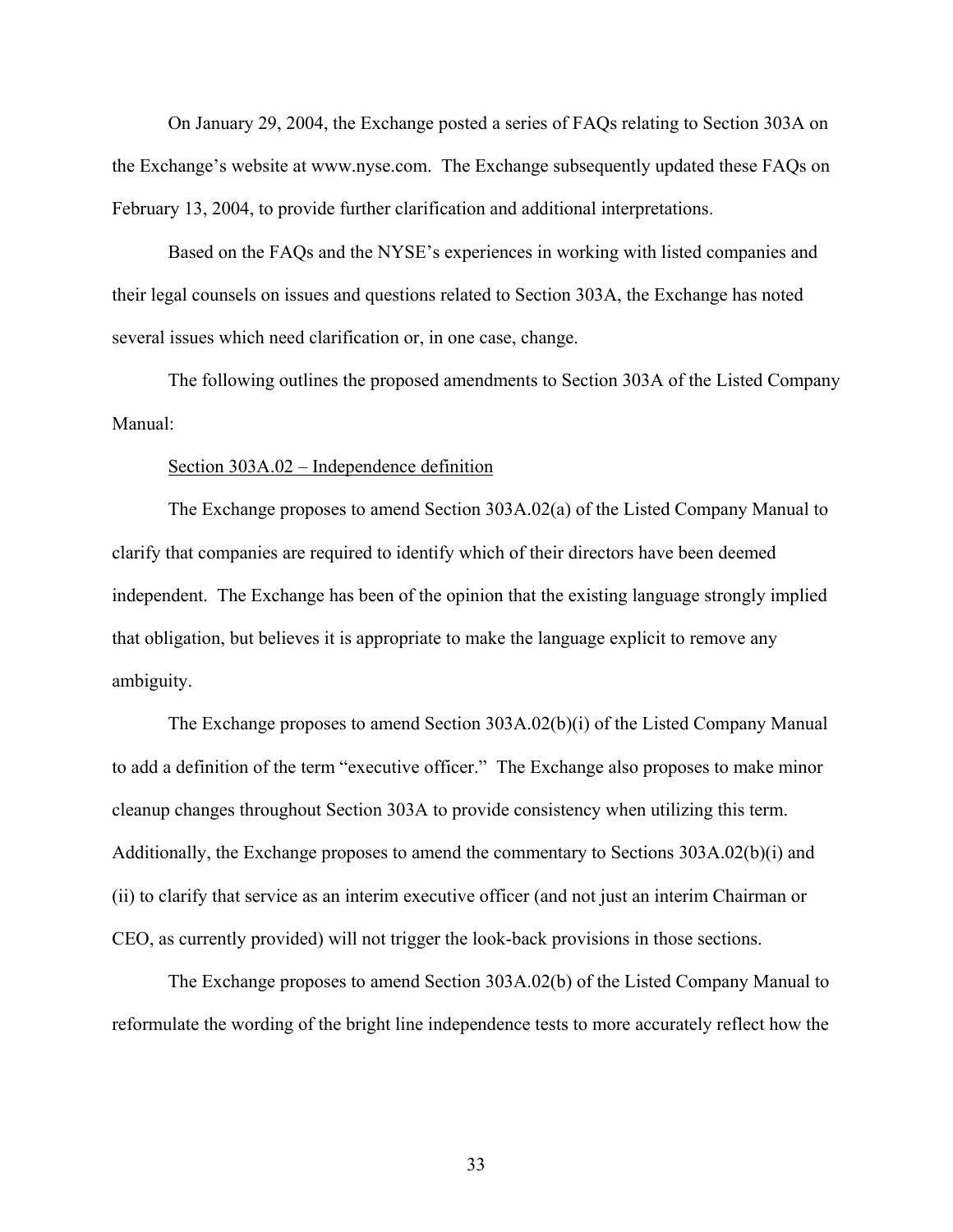applicable look-back periods should be applied. The Exchange also believes the reformulated language is considerably easier to read and understand.

One of the most significant language difficulties presented was in Section 303A.02(b)(ii) of the Listed Company Manual, which precludes independence where a director or family member receives more than \$100,000 in direct compensation. The wording suggested that under certain circumstances the look-back period might be as long as four years. The revised formulation would make clear that the period should not be longer than 36 months.

The Exchange proposes to revise the Commentary to Section 303A.02(b)(v) of the Listed Company Manual to clarify the treatment of contributions under this test. The language as originally adopted referred to "charitable organizations." According to the Exchange, it has become clear through discussions with listed company representatives that a company can have business relationships (as a vendor, for example) with a charitable organization, and the Exchange believes there is no reason why payments related to such business relationships should not be covered by the test in  $(b)(v)$ . What the Exchange intended to distinguish, and to cover with disclosure under the Commentary, are "contributions" made to a charitable or tax exempt organization.

The NYSE is proposing a change to the substance of Section 303A.02(b)(iii) of the Listed Company Manual, which precludes independence where a director or family member is employed by, or affiliated with, a present or former internal or external auditor. According to the NYSE, a number of companies are finding directors precluded from independence because of past personal or family member affiliations with an auditing firm, even though the person involved never worked on the listed company account. The Exchange notes that the standards of the Nasdaq Stock Market, Inc. ("Nasdaq") and the American Stock Exchange LLC ("Amex") are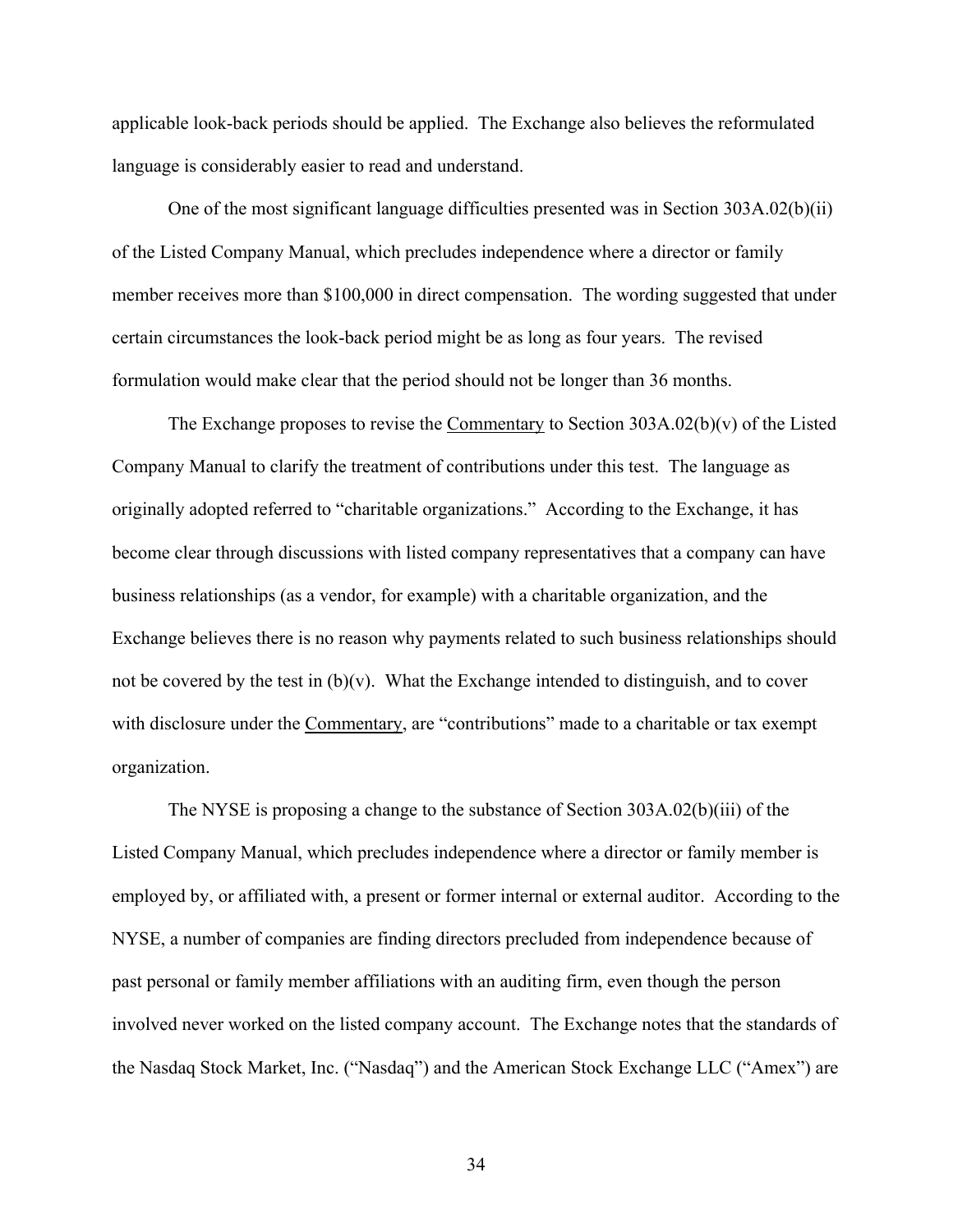more narrow than the current NYSE standard. For example, the Nasdaq and Amex standards implicate only former partners or employees of the audit firm who worked on the company's audit. Accordingly, the Exchange proposes to revise its standard so that it would cover any director or immediate family member who is a current partner of the audit firm, any director who is a current employee of the audit firm, any immediate family member who is a current employee of the audit firm participating in the firm's audit, assurance or tax compliance (but not tax planning) practice, and any former partner or employee of the audit firm who personally worked on the listed company's audit during the past three years. Finally, the Exchange states that to avoid what many believed to be the overbroad definition of "immediate family member" in connection with this standard, the definition of that term for purposes only of Section 303A.02(b)(iii) would be revised to parallel the description of family member utilized by the Commission in Exchange Act Rule  $10A-3(e)(8)^5$ 

As a result of the proposed change to Section 303A.02(b)(iii) of the Listed Company Manual, there is a category of person that would not have been impacted by existing Section 303A.02(b)(iii) that would be precluded from independence under the revised standard, namely, a director with a family member who is a current partner of the audit firm. Under the existing standard, such a family member did not impact the director's independence if the family member did not act in "a professional capacity" at the audit firm. Under the revised standard, any family member who is a current partner of the audit firm would preclude the director from being considered independent. To avoid suddenly changing the status of a current director, the Exchange would give companies until their first annual meeting after January 1, 2005 to replace a director who was independent under the NYSE's existing rule but not under the revised rule.

<span id="page-34-0"></span> $\frac{1}{5}$ 17 CFR 240.10A-3(e)(8).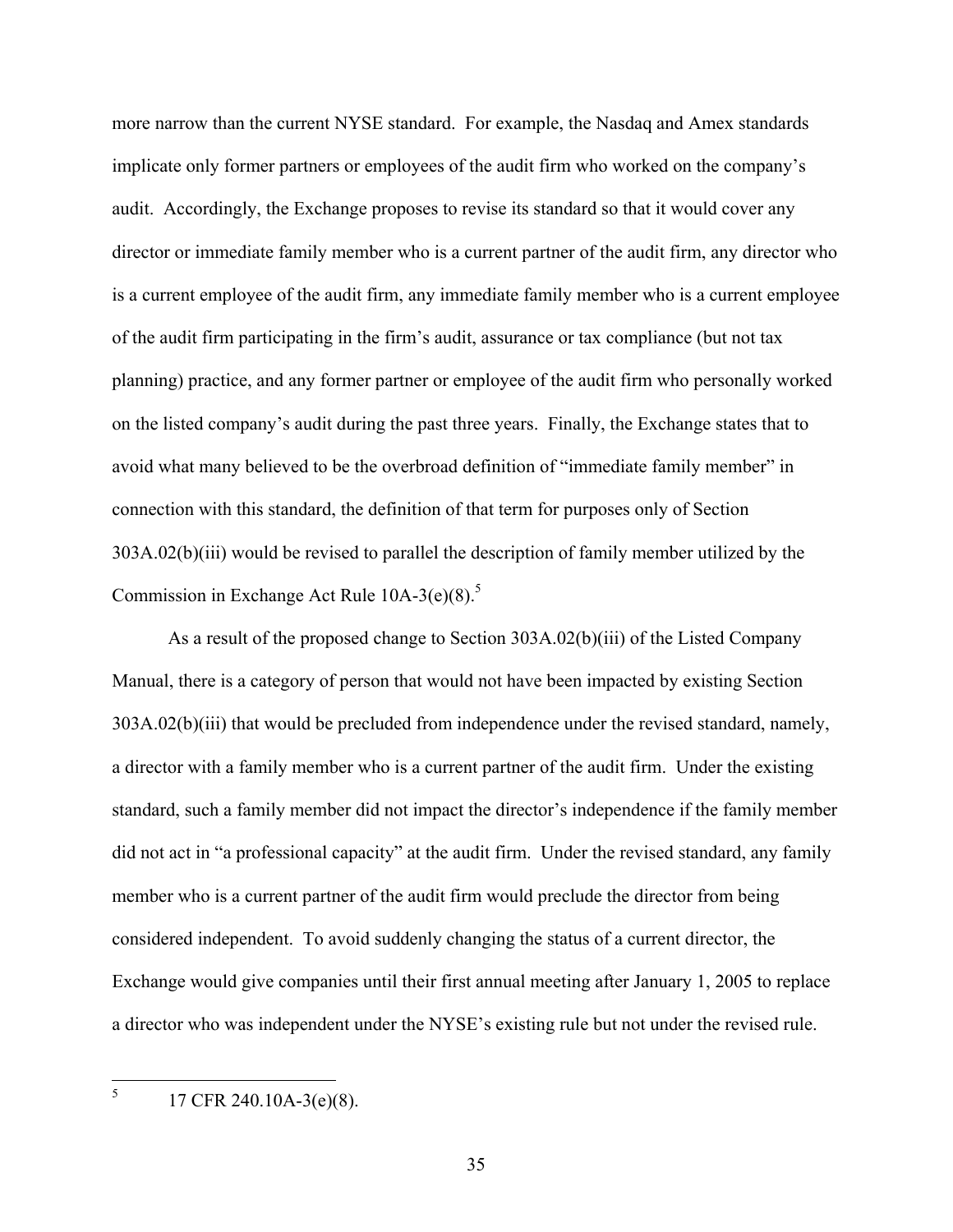#### Section 303A.03 – Requirements for Non-Management Directors

The Exchange proposes to revise Section 303A.05(b) of the Listed Company Manual to clarify that a non-management director must preside over each executive session of the nonmanagement directors, although the same director is not required to preside at all executive sessions of the non-management directors.

#### Section 303A.05 – Requirements for Compensation Committees

The Exchange proposes to revise Section 303A.05(b) of the Listed Company Manual to clarify that the non-CEO compensation on which the committee should focus is that of the executive officers. The Exchange also proposes to make clear that the board has the ability to delegate its authority to approve non-CEO executive officer compensation to the compensation committee.

#### Section 303A.07 – Duties of the Audit Committee

The Exchange proposes to revise Section 303A.07(c)(iii)(B) of the Listed Company Manual to clarify that the audit committee must meet to review and discuss the company's financial statements and must review the company's specific Management's Discussion and Analysis disclosures.

#### Sections 303A.09 and .10 – Disclosures of Guidelines and Codes

The Exchange proposes to amend Sections 303A.09 and .10 of the Listed Company Manual to specify that the disclosure must be in the annual proxy statement (or, if the company does not file a proxy statement, then in the Form 10-K), in order to be consistent with the other disclosure requirements of Section 303A.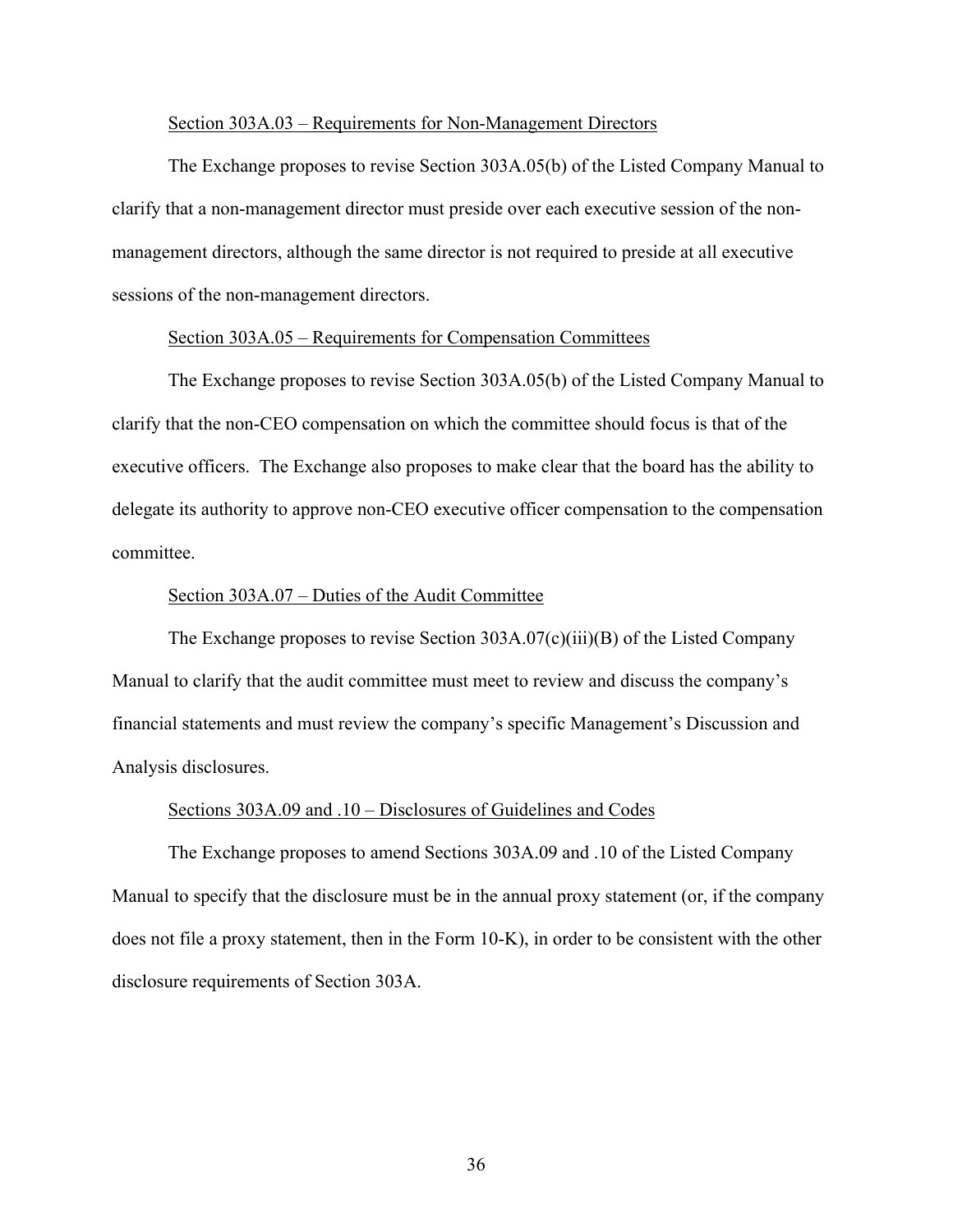#### Section 303A.11 – Foreign Private Issuer Disclosures

The Exchange proposes to amend Section 303A.11 of the Listed Company Manual to clarify that foreign private issuers are required to provide disclosure of the significant differences between the Section 303A requirements and the actual corporate governance practices of the foreign private issuer, as opposed to the general corporate governance practices of the foreign private issuer's home country.

#### Section 303A.12 – Certifications and Affirmations

The Exchange proposes to amend the language of Section 303A.12 of the Listed Company Manual to clarify that any qualifications to the annual CEO certification must be specified and disclosed. The Exchange also proposes to add Section 303A.12(c) to specifically require that companies submit Annual and Interim Written Affirmations to the NYSE. The NYSE believes this clarifies the Exchange's intention to carry forward the written affirmation requirement currently found in Section 303 of the Listed Company Manual. Proposed Section 303A.12(c) is the mechanism by which listed companies would be required to provide the NYSE with ongoing details of compliance or non-compliance with Section 303A. The proposed changes would also amend the General Application of Section 303A of the Listed Company Manual to specify that listed Exchange Traded Funds that are open-end management investment companies, foreign private issuers, and preferred and debt listed companies (to the extent such companies must comply with Section 303A.06 of the Listed Company Manual) would be required to submit the Annual and Interim Written Affirmations.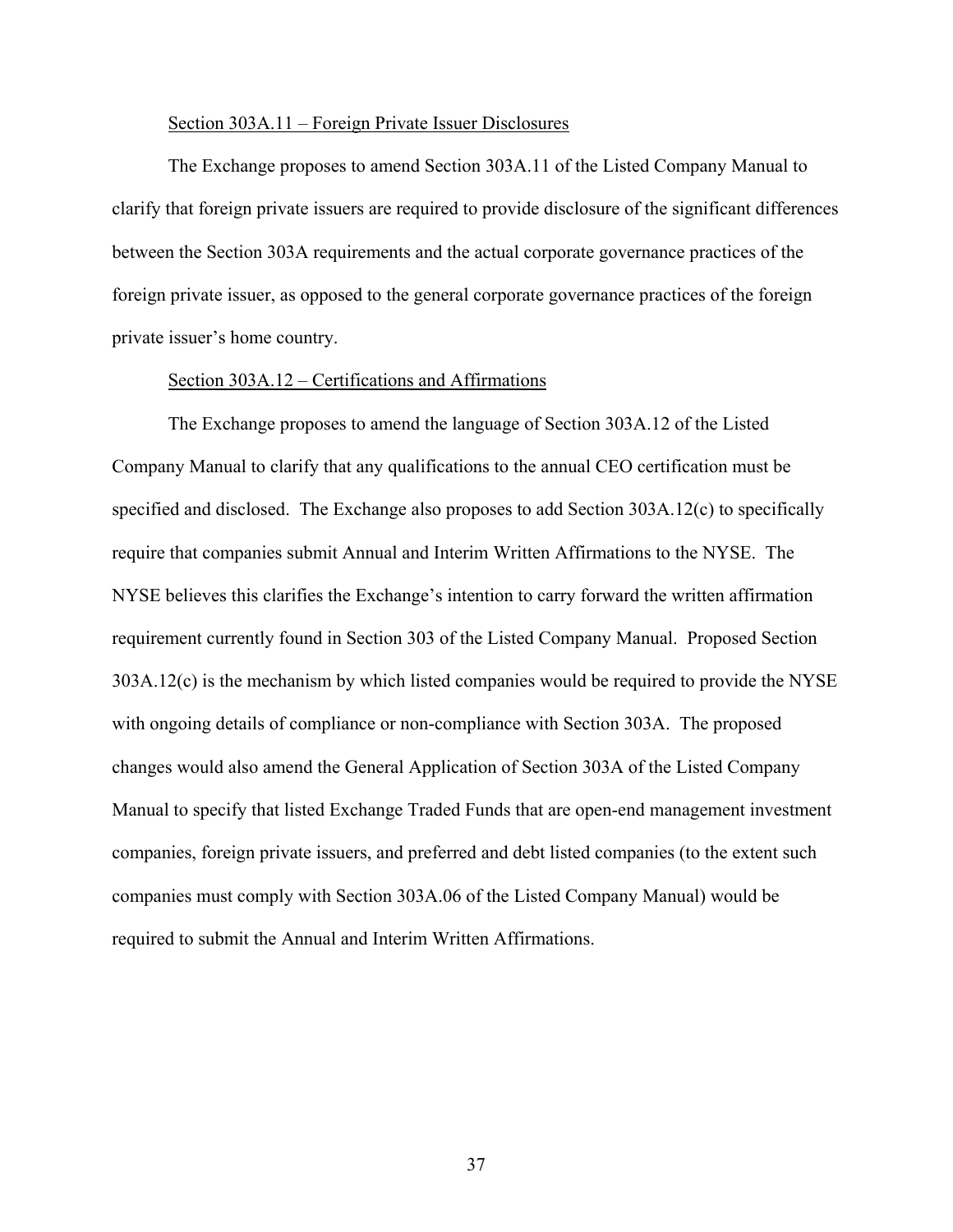#### 2. Statutory Basis

The NYSE states that the basis for the proposed rule change under the Act is the requirement under Section  $6(b)(5)$  $6(b)(5)$  under the Act<sup>6</sup> that an exchange have rules that are designed to prevent fraudulent and manipulative acts and practices, to promote just and equitable principles of trade, to remove impediments to, and perfect the mechanism of a free and open market and, in general, to protect investors and the public interest.

## B. Self-Regulatory Organization's Statement on Burden on Competition

The Exchange does not believe that the proposed rule change will impose any burden on competition that is not necessary or appropriate in furtherance of the purposes of the Exchange Act.

### C. Self-Regulatory Organization's Statement on Comments on the Proposed Rule Change Received from Members, Participants or Others

The Exchange has neither solicited nor received written comments on the proposed rule change.

# III. Date of Effectiveness of the Proposed Rule Change and Timing for Commission Action

Within 35 days of the date of publication of this notice in the Federal Register or within such longer period (i) as the Commission may designate up to 90 days of such date if it finds such longer period to be appropriate and publishes its reasons for so finding or (ii) as to which the Exchange consents, the Commission will:

- A. by order approve such proposed rule change, as amended; or
- B. institute proceedings to determine whether the proposed rule change should be disapproved.

<span id="page-37-0"></span> 6 15 U.S.C. 78f(b)(5).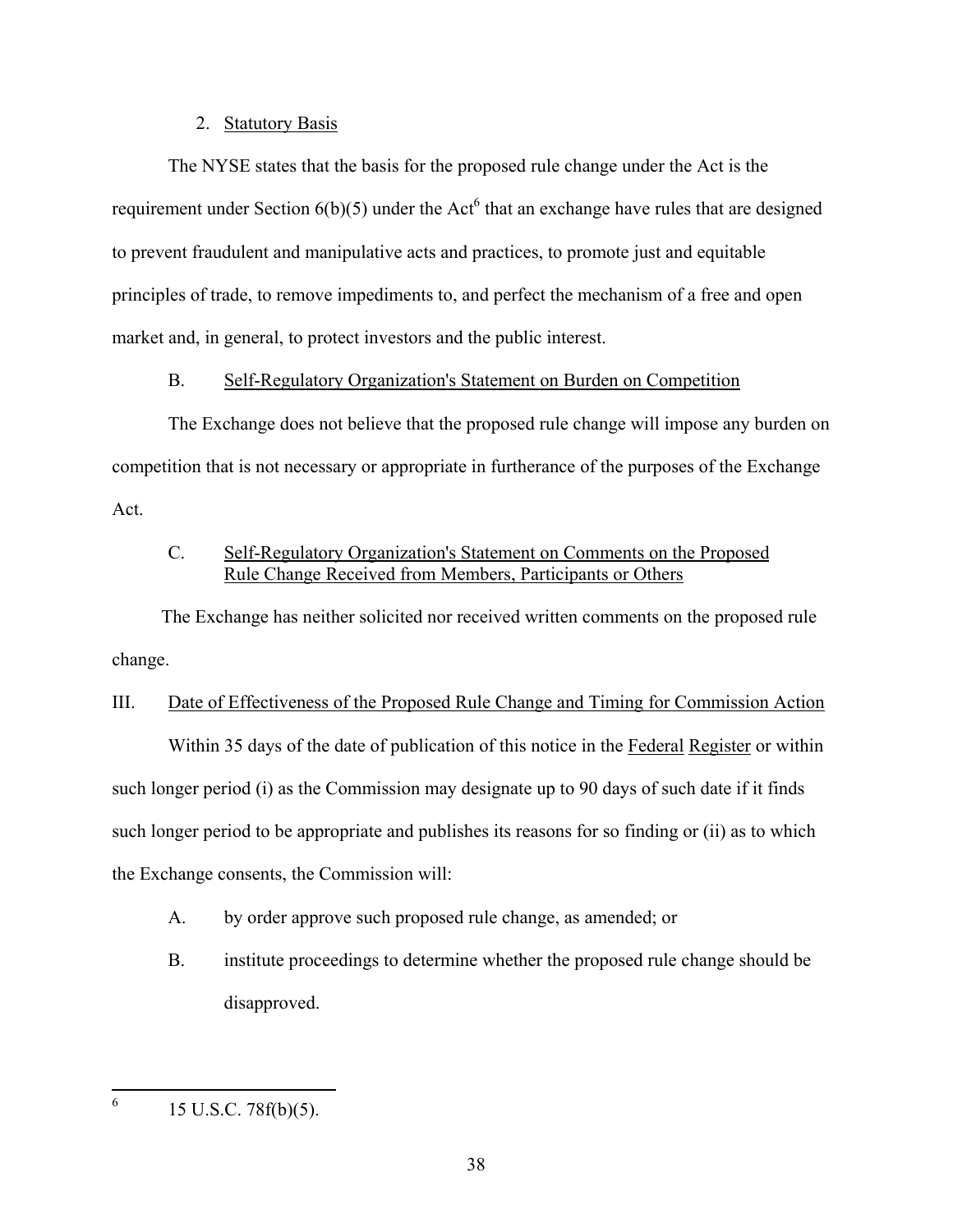#### IV. Solicitation of Comments

Interested persons are invited to submit written data, views, and arguments concerning the foregoing, including whether the proposed rule change, as amended, is consistent with the Act. Comments may be submitted by any of the following methods:

#### Electronic comments:

- Use the Commission's Internet comment form (http://www.sec.gov/rules/sro.shtml); or
- Send E-mail to rule-comments@sec.gov. Please include File Number SR-NYSE-2004-41 on the subject line.

#### Paper comments:

• Send paper comments in triplicate to Jonathan G. Katz, Secretary, Securities and Exchange Commission, 450 Fifth Street, NW, Washington, DC 20549-0609.

All submissions should refer to File Number SR-NYSE-2004-41. This file number should be included on the subject line if e-mail is used. To help the Commission process and review your comments more efficiently, please use only one method. The Commission will post all comments on the Commission's Internet Web site (http://www.sec.gov/rules/sro.shtml). Copies of the submission, all subsequent amendments, all written statements with respect to the proposed rule change that are filed with the Commission, and all written communications relating to the proposed rule change between the Commission and any person, other than those that may be withheld from the public in accordance with the provisions of 5 U.S.C. 552, will be available for inspection and copying in the Commission's Public Reference Room. Copies of such filing also will be available for inspection and copying at the principal office of the NYSE. All comments received will be posted without change; the Commission does not edit personal identifying information from submissions. You should submit only information that you wish to